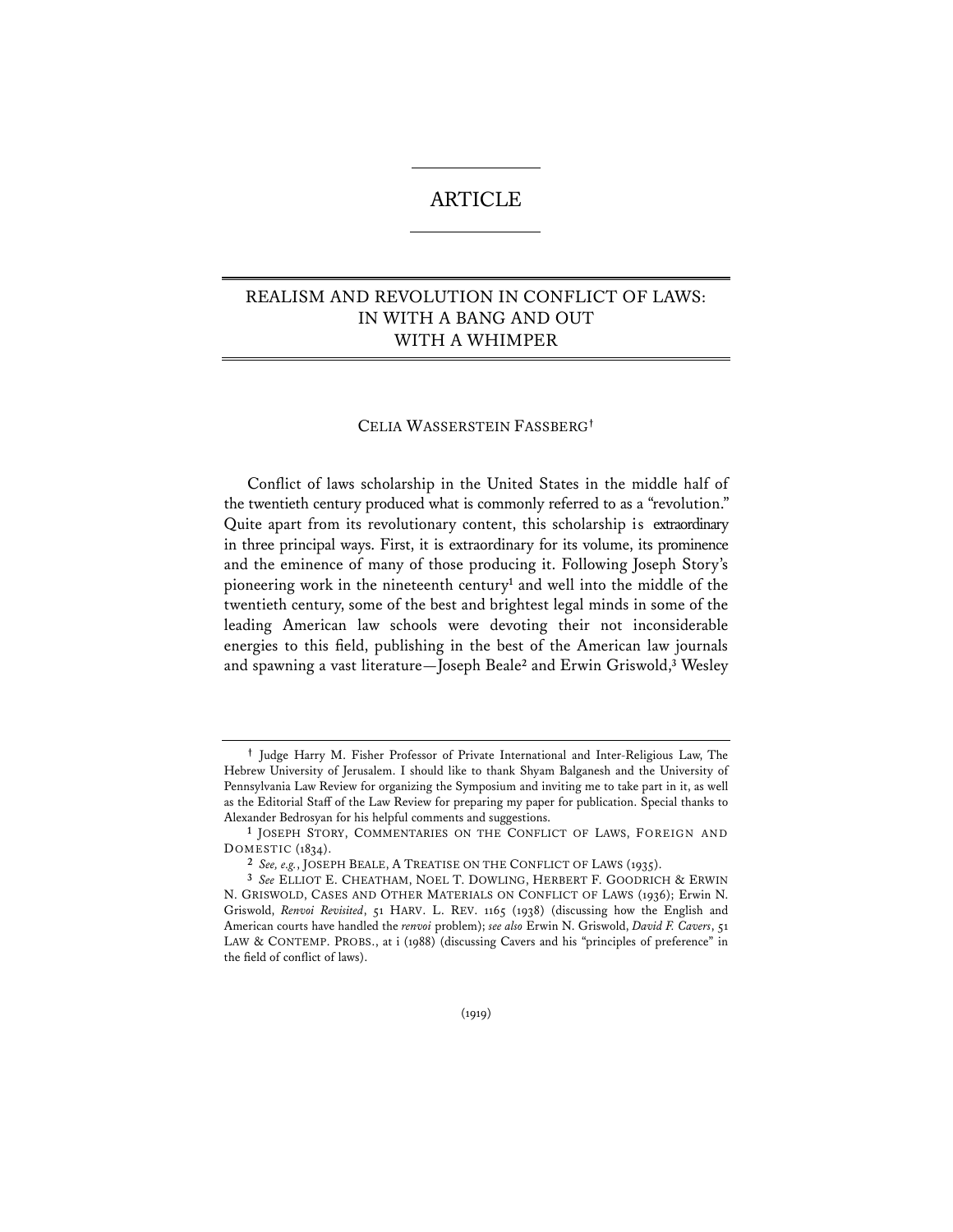Hohfeld,**<sup>4</sup>** Ernest Lorenzen**<sup>5</sup>** and Walter Wheeler Cook,**<sup>6</sup>** Hessel Yntema,**<sup>7</sup>** David Cavers,**<sup>8</sup>** Albert Ehrenzweig**<sup>9</sup>** and Brainerd Currie.**<sup>10</sup>** Second, this scholarship is extraordinary for its fiercely intellectual and visceral nature. The literature reveals not only unusual analytical and comparative thoroughness but also unusual competitive relentlessness and interpersonal rhetorical argumentativeness.**<sup>11</sup>** The third extraordinary feature—with which this Symposium is concerned—is the striking impact this scholarship had on judicial practice in the United States and the equally striking absence of almost any impact on scholarship or judicial practice outside the United States.

Scholarly enthusiasm for conflict of laws in the United States came in two major waves. The first pitted a dark empire of rules against an enlightened world of rule-skeptics. The First Restatement of Conflict of Laws was completed in 1934 after eleven years of work under the leadership

**<sup>5</sup>** For a collection of his articles published between 1910 and 1945, see ERNEST G. LORENZEN, SELECTED ARTICLES ON THE CONFLICT OF LAWS (1947).

**<sup>6</sup>** *See, e.g.*, WALTER WHEELER COOK, THE LOGICAL AND LEGAL BASES OF THE CONFLICT OF LAWS (1942). The book contains eleven articles (in ten chapters) published between the years 1924 and 1939, and eight original chapters.

**<sup>7</sup>** *See, e.g.*, Hessel E. Yntema, *The Historic Bases of Private International Law*, 2 AM. J. COMP. L. 297 (1953).

**<sup>8</sup>** *See, e.g.*, David F. Cavers, *A Critique of the Choice of Law Problem,* 47 HARV. L. REV. 173, 176 (1933); *see also* DAVID F. CAVERS, THE CHOICE-OF-LAW PROCESS (1965); DAVID CAVERS, THE CHOICE OF LAW: SELECTED ESSAYS 1933–1983 (1985).

**<sup>9</sup>** *See, e.g.*, Albert A. Ehrenzweig, *Lex Fori—Basic Rule in the Conflict of Laws*, 58 MICH. L. REV. 637, 644 (1960); Albert A. Ehrenzweig, *A Proper Law in a Proper Forum: A "Restatement" of the "Lex Fori Approach"*, 18 OKLA. L. REV. 340 (1965); *see also* ALBERT EHRENZWEIG, PRIVATE INTERNATIONAL LAW: A COMPARATIVE TREATISE ON AMERICAN INTERNATIONAL CONFLICTS LAW, INCLUDING THE LAW OF ADMIRALTY (1967).

**<sup>4</sup>** *See* Wesley Newcomb Hohfeld, *The Individual Liability of Stockholders and the Conflict of Laws*, 9 COLUM. L. REV. 492 (1909); Wesley Newcomb Hohfeld, *The Individual Liability of Stockholders and the Conflict of Laws*, 10 COLUM. L. REV. 520 (1910); Wesley Newcomb Hohfeld, *Nature of Stockholders' Individual Liability for Corporation Debts*, 9 COLUM. L. REV. 285 (1909); *see also* RALEIGH C. MINOR & WESLEY NEWCOMB HOHFELD, CONFLICT OF LAWS; OR, PRIVATE INTERNATIONAL LAW (1901). For a vivid description of Hohfeld's inspiring teaching in the field of conflict of laws, see KARL N. LLEWELLYN, JURISPRUDENCE: REALISM IN THEORY AND PRACTICE 491 (1961).

**<sup>10</sup>** *See, e.g.*, BRAINERD CURRIE, SELECTED ESSAYS ON THE CONFLICT OF LAWS (1963). **11** Lorenzen and Ehrenzweig exemplify those who provided comprehensive comparative materials as a background to all their discussions. Cook and Currie exemplify the exhaustive analysis of every aspect of a case or a theory. The minute dissection of individual judicial or scholarly opinions and formulations that characterizes much of the writing from this period suggests the deeply personal nature of the disagreements. On the competition between Ehrenzweig and Currie, see, e.g., Herma Hill Kay, *Chief Justice Traynor and Choice of Law Theory*, 35 HASTINGS L. J. 747, 748 (1984). For a relatively moderate example of the tone of discussion, see Yntema, *supra* note 7, at 315, where he expresses regret that Cook did not reduce his own work, as well as the current conflicts dogma, to ashes from which a phoenix might arise.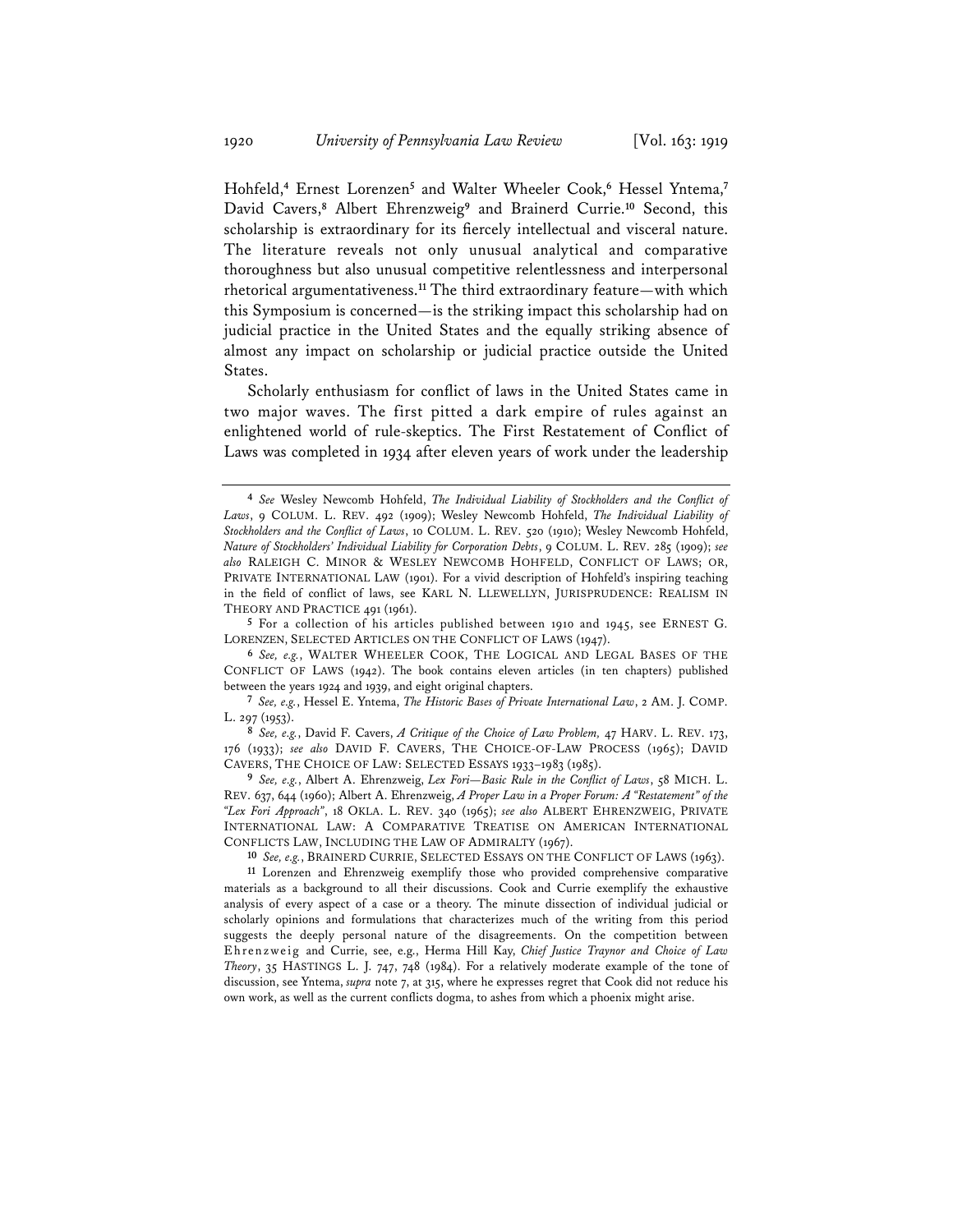of Joseph Beale, a student and then a colleague of Langdell. It was immediately reviled as an outdated set of abstract conceptual rules, the very model of Legal Formalism, quite at odds with the prevailing view of law.**<sup>12</sup>** Working at the very same time, Ernest Lorenzen, Walter Wheeler Cook and others systematically exposed to ridicule all the assumptions and components of the universally familiar type of rule promoted by Beale, excoriating their manipulability and the unreality of their premises. The second wave of conflicts scholarship, culminating in publication of the Second Restatement in 1971,**<sup>13</sup>** was more constructive. Once the traditional formalistic rules had been discredited, attention was turned to producing alternative methods for resolving conflicts problems. These two waves of scholarship, together with the case law they generated, constitute what is now known as the American conflicts revolution.

Of the three major topics dealt with by the conflict of laws, the conflicts revolution in scholarship is traditionally talked of in the context of *choice of law*, **<sup>14</sup>** even though it did have an impact on jurisdiction**<sup>15</sup>** and foreign judgments.**<sup>16</sup>** All these topics raise "private" concerns of justice between the parties and "public" concerns—both of relations between the individual and the state, and of relations between states—and in choice of law, the revolution focused on the way in which these concerns were addressed.

**<sup>15</sup>** For example, the move from territorial/power theories of jurisdiction to "minimum contacts"/fairness rhetoric, starting with *International Shoe Co. v. Washington*, 326 U.S. 310 (1945) can be attributed to the same line of thought that changed choice of law thinking. *See* MICHAEL KARAYANNI, FORUM NON CONVENIENS IN THE MODERN AGE: A COMPARATIVE AND METHODOLOGICAL ANALYSIS OF ANGLO-AMERICAN LAW 119ff. (2004) (attributing the development of the *forum non conveniens* doctrine that enables courts to decline jurisdiction to Legal Realism).

**<sup>16</sup>** This influence is less clear in the area of foreign judgments but some of the cases do reflect a similar move over time from Formalism to Realism. *See, e.g.*, Yarborough v. Yarborough, 290 U.S. 202 (1933); Magnolia Petroleum Co. v. Hunt, 320 U.S. 430 (1943); Williams v. North Carolina (II), 325 U.S. 226 (1945); Estin v. Estin, 334 U.S. 541 (1948); Vanderbilt v. Vanderbilt, 354 U.S. 416 (1957); Thomas v. Washington Gas Light Co., 448 U.S. 261 (1980).

**<sup>12</sup>** *See, e.g.*, Ernest G. Lorenzen, *The Restatement of the Conflict of Laws* 83 U. PA. L. REV. 555, 574 (1935); *see also* Hessel E. Yntema, *The Hornbook Method and the Conflict of Laws*, 37 YALE L.J. 468, 473 (1927-1928) (reviewing in much the same spirit the HANDBOOK ON THE CONFLICT OF LAWS (1927) by Herbert Goodrich, the Special Advisor to Beale's team).

**<sup>13</sup>** RESTATEMENT (SECOND) OF CONFLICT OF LAWS (1971). Work on this Restatement began less than twenty years after the First Restatement was published and almost twenty years were needed for its preparation.<br><sup>14</sup> Perhaps the reason why this area was more obviously affected by the conflicts revolution is

that in the United States, the areas of jurisdiction and foreign judgments are more closely governed by constitutional requirements of due process and full faith and credit, where the rhetoric of state interests is quite natural. By contrast, in choice of law, constitutional law serves as a constraint rather than as a positive source of law; the rhetoric of state interests is antithetical to traditional choice of law discourse and its introduction to this discourse was truly revolutionary.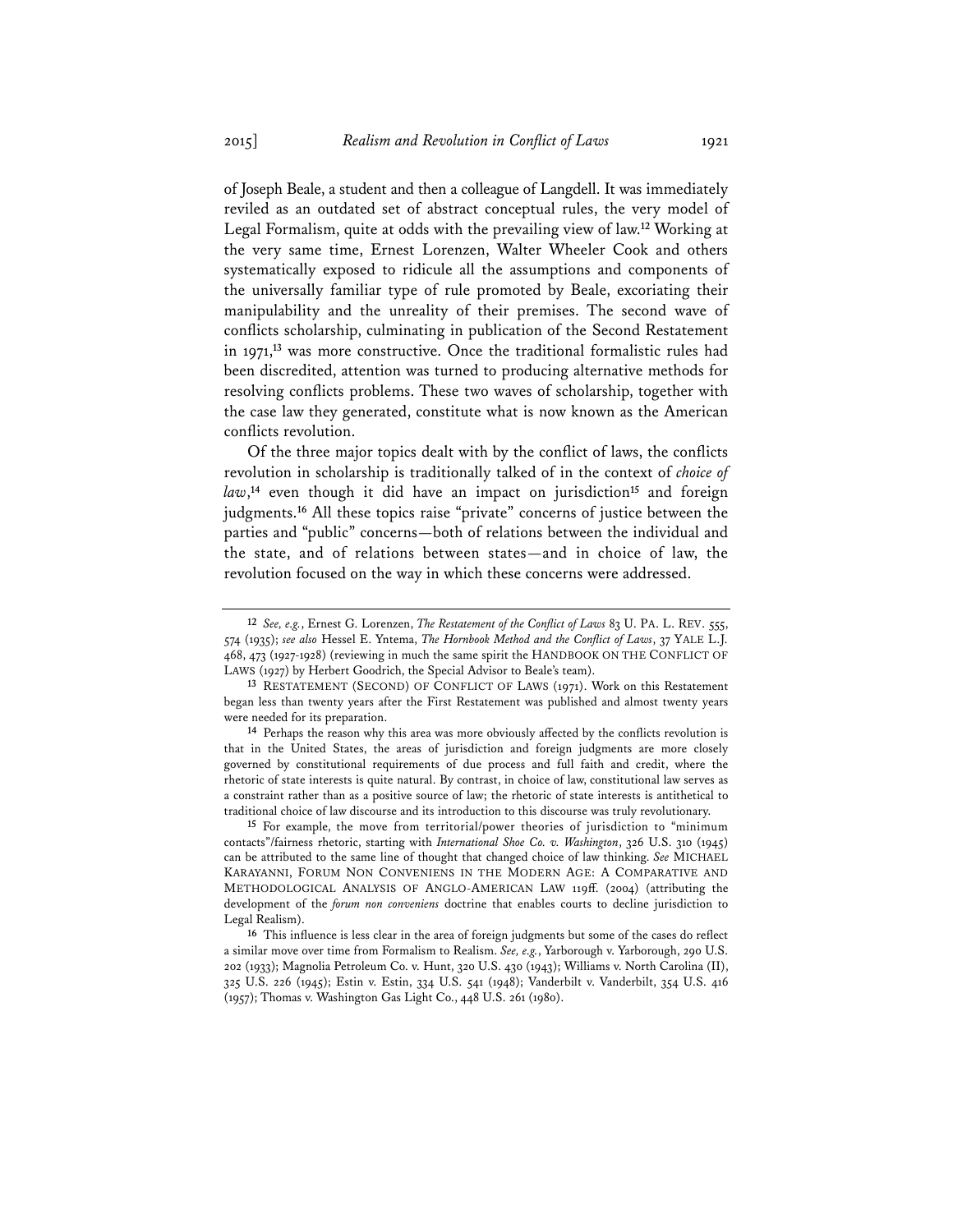The rules of choice of law presented in the First Restatement were formulated in the traditional mode, the mode that is still employed in most legal systems. They posited a *legal category* (e.g., contract, tort, property, marriage, divorce, succession), each of which was linked by a characteristic *connecting factor* to a given system of law. Thus, for contracts, the place of contracting identified the legal system that would govern most questions concerning the contract;**<sup>17</sup>** for torts, the place of the wrong would identify the law governing the tort;**<sup>18</sup>** for property, the place of the property would identify the law governing the property;**<sup>19</sup>** and for procedure, the identity of the forum would dictate the governing law.**<sup>20</sup>**

The theoretical basis of these rules was that of territorialism and vested rights: the idea that human behavior at a particular time in a particular place creates rights. This idea defines the purpose of conflict of law rules as enforcing rights that have vested under the only law capable of controlling the legal consequences of conduct in a given set of circumstances.**<sup>21</sup>** This essentially political purpose of distributing authority dictated the unique "jurisdiction-seeking" form of the rules (e.g., torts are governed by the law of the place of the tort). Story had already debunked the myth that choice

**<sup>19</sup>** *See id.* §§ 211 (property in tangible things), 216 and 255 (capacity to convey land and chattels respectively), 217 and 256 (formalities of conveyance of land and chattels respectively), 218 and 257 (substantial validity of conveyance of interest in land and in chattels respectively), 220 (effect of conveyance of interest in land), 221 and 258 (nature of interest created by conveyance of interest in land and chattels respectively), etc.

**<sup>17</sup>** *See* RESTATEMENT OF CONFLICT OF LAWS §§ 311 (formation), 332 (validity), 333 (capacity), 334 (formalities), 347 (fraud, mistake, etc.) (1934). For references to the law of the place of performance in issues connected with performance, see *id.* § 355.

**<sup>18</sup>** *See id.* §§ 378 (whether plaintiff sustained a legal injury), 379 (whether conduct creates liability), 383 (causation), 384 (existence of cause of action), 385 (contributory negligence), 386 (liability of master for fellow servant), 387 (vicarious liability), 388 (defenses), etc. Section 377 defines the place of the wrong as the "state where the last event necessary to make an actor liable for an alleged tort takes place." *Id.* § 377.

**<sup>20</sup>** *See id.* § 585 (what law governs procedure).

**<sup>21</sup>** *See* BEALE, *supra* note 2, at 1091 ("The question whether a contract is valid can on general principles be determined by no other law than that which applies to the acts [of the parties], that is, by the law of the place of contracting. . . . If . . . the law of the place where the agreement is made annexes no legal obligation to it, there is no other law which has power to do so."); *see also id.* at 1288 ("It is impossible for a plaintiff to recover in tort unless he has been given by some law a cause of action in tort; and this cause of action can be given only by the law of the place where the tort was committed. That is the place where the injurious event occurs, and its law is the law therefore which applies to it."). This view had already been sanctioned by Justice Holmes in *Slater v. Mexican Nat'l Ry.*, 194 U.S. 120, 126 (1904) and *Mutual Life Ins. Co. v. Leibing*, 259 U.S. 209, 214 (1922), and by Justice Cardozo in *Loucks v. Standard Oil Co. of N.Y.*, 224 N.Y. 99, 120 N.E. 198, 201  $(1018)$ .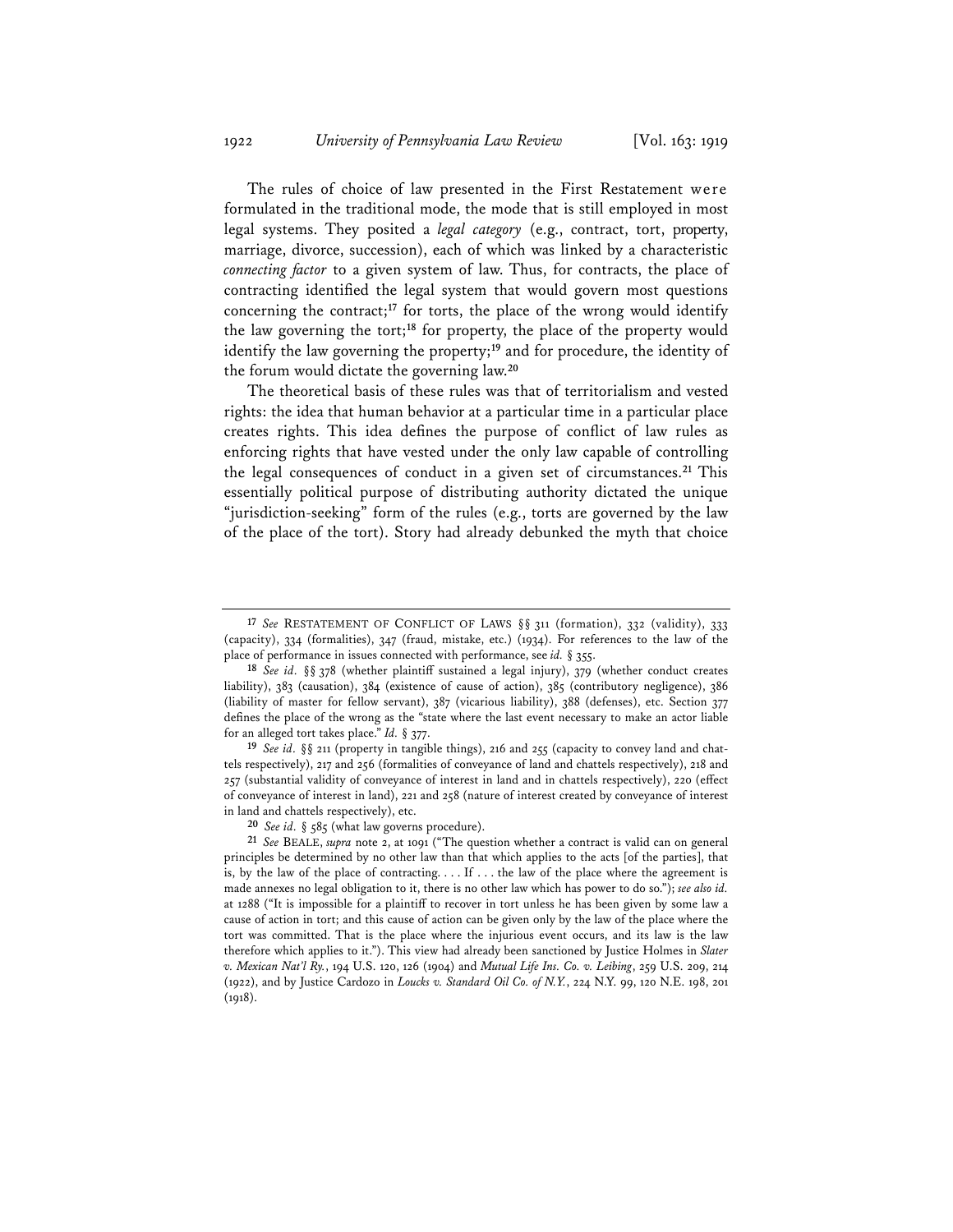rules are universal and bind all states as international law.**<sup>22</sup>** It was thus uncontroversial that the source of these rules was local. Nonetheless, the conflict of laws was presented as "part of the general system of the common law."**<sup>23</sup>** These common but local rules were designed to tell the forum for every type of legal situation whose law should determine whether or not a right had vested. As such, they were multilateral—in the sense that they treated all states evenhandedly and determined the scope of each state's control on the basis of its formal connection to the case, according the forum no advantage over foreign legal systems—and they identified the governing law irrespective of the substance of the competing rules.**<sup>24</sup>**

Criticism of the formalist model of choice rules was related both to ruleskepticism and to skepticism about the theories inspiring the rules. On the theoretical level, Cook attacked the idea of vested rights.**<sup>25</sup>** Relying on Holmes's view of law as a prophecy of what courts do in fact,**<sup>26</sup>** and proceeding from observation rather than deducing from general principles,**<sup>27</sup>** he demonstrated that far from applying foreign law, in a typical choice of law case, the forum applies its own law to create a local right, using a rule of decision from another system connected with the

**<sup>22</sup>** *See* STORY, *supra* note 1, § 8 ("It is an essential attribute of every sovereignty, that it has no admitted superior, and that it gives the supreme law within its own dominions . . . . What it yields, it is its own choice to yield; and it cannot be commanded by another to yield it as a matter of right."); *id.* § 23 ("[W]hatever force and obligation the laws of one country have in another, depend solely upon the laws and municipal regulations of the latter . . . .").

**<sup>23</sup>** RESTATEMENT OF CONFLICT OF LAWS § 4 (1934).

**<sup>24</sup>** There were two exceptions to these principles. The rule governing procedure referred exclusively to the law of the forum. *See supra* note 20. This rule too was evenhanded in the sense that it ascribed control to all states equally *qua* forum, but in effect it gave every forum an advantage over the laws of other states in the matters subjected to forum control. The Restatement also included the generally accepted substance-based reservations that no action can be maintained on a foreign law designed to further foreign governmental interests  $(\S$  610), or to recover a penalty (§ 611), or if its enforcement is "contrary to the strong public policy of the forum" (§ 612).

**<sup>25</sup>** *See* COOK, *supra* note 6. Destruction of vested rights theory is often attributed to Cook. *See, e.g.*, CURRIE, *supra* note 10, at 6 (claiming that Cook "discredited the vested rights theory as thoroughly as the intellect of one man can ever discredit the intellectual product of another"); David F. Cavers, *The Logical and Legal Bases of the Conflict of Laws by Walter Wheeler Cook*, 56 HARV. L. REV. 1170, 1172 (1943) ("[Cook's] technique has enabled him to destroy the intellectual foundations of the system to the erection of which Professor Beale devoted a lifetime."). *But see infra* notes 29 and 83; ROSCOE POUND AND KARL LLEWELLYN: SEARCHING FOR AN AMERICAN JURISPRUDENCE 115 n.139 (N. E. H. Hull ed., 1997) (quoting Karl Llewellyn who described Cook's publication of THE LOGICAL AND LEGAL BASES OF CONFLICT OF LAWS as "one of the dirtiest things that was ever done in the history of American jurisprudence," alleging that Cook stole Hohfeld's work after Hohfeld died). For a less explicit form of the claim, see LLEWELLYN, *supra* note 4, at 492 n.b.

**<sup>26</sup>** *See, e.g.*, COOK, *supra* note 6, at 15, 30.

**<sup>27</sup>** *See id.* at 8.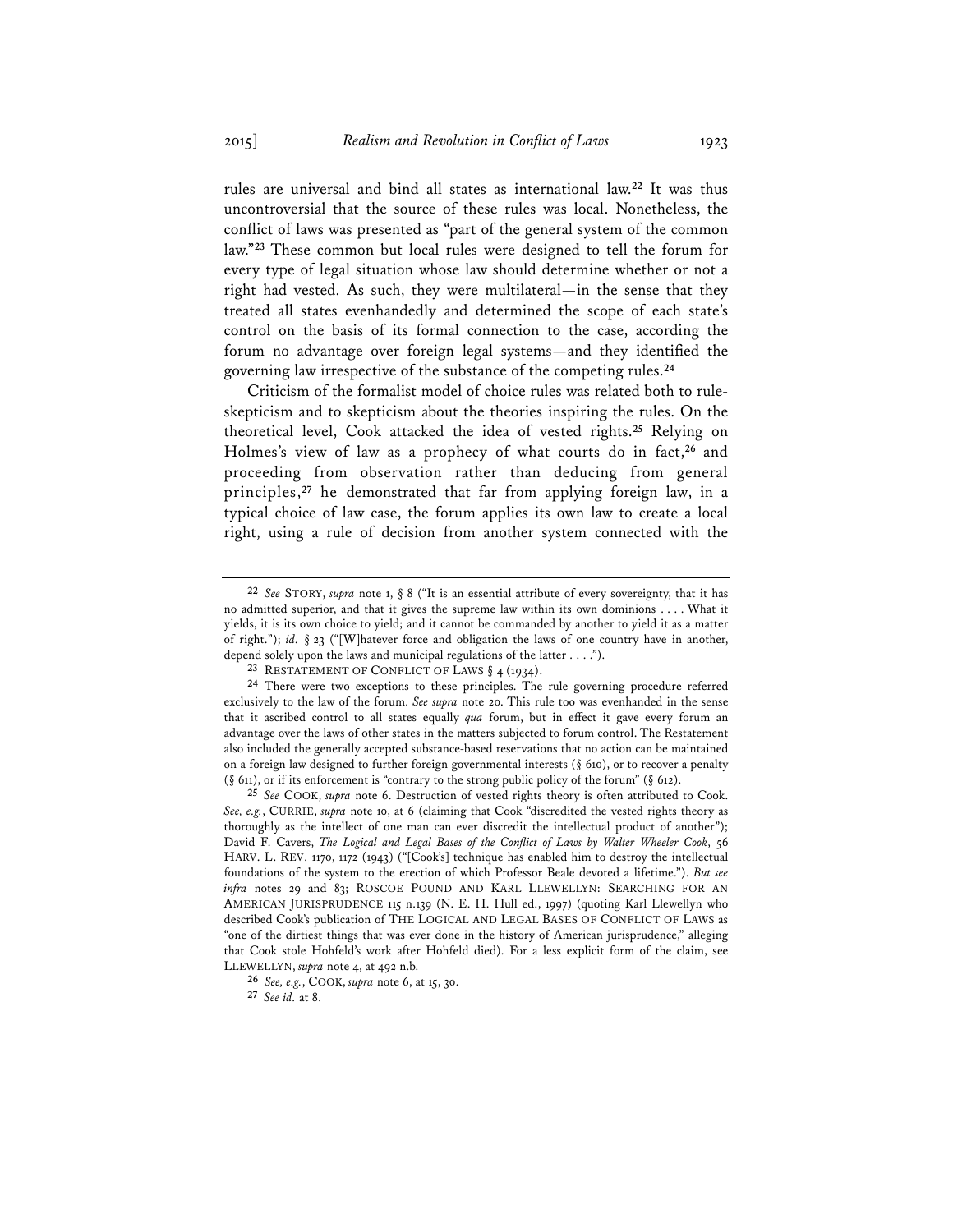issue—usually the rule that would be used for an analogous domestic fact situation.**<sup>28</sup>** Furthermore, he demonstrated that issues of procedure, where forum law applies in any case, often modify what looks like a foreign right or extinguish it—and that the public policy reservation can also prevent enforcement of a right that might well be enforced in another state. Observation thus yielded the insight that any right that is enforced is a local right in the sense that it verifies a prophecy of what will happen in the forum—or what forum officials will do—in the circumstances of the case.**<sup>29</sup>** This insight contributed to undermining the principle of territorialism. Since the foreign law was simply a datum used in constructing a right under local law, lacking any intrinsic normative power, each forum was free to decide whose law to apply, free of any purported obligation or any purportedly exclusive territorial control.**<sup>30</sup>**

As for the rules themselves, Cook, Lorenzen, and others criticized these for encouraging mechanical jurisprudence and assuming that concepts can be applied without reference to policies and social interests.**<sup>31</sup>** This line of scholarship exposed the manipulability of abstract categories and concepts, demonstrating that the rules did not produce foreseeable results and that the purportedly evenhanded treatment of forum and foreign law was spurious—judges tended to prefer their own law and to work towards applying it.**<sup>32</sup>** A major area of attack was the problem of classification. Abstract rules based on categories are not as easy to apply as they may look. The category of procedure provides a notorious example of situations where application of local or foreign law depends on the question whether the issue is substantive or procedural, and where courts rarely provide good

**<sup>28</sup>** *See id.* at 20-21. On the distinction between this theory and the "homologous right" theory of Justice Learned Hand found in *Guinness v. Miller*, 291 F. 769 (1923), see David F. Cavers, *The Two "Local Law" Theories*, 63 HARV. L. REV. 822, 823-24 (1950).

**<sup>29</sup>** *See, e.g.*, COOK, *supra* note 6, ch. 1; *see also* LORENZEN, *supra* note 5, at 109 (referring to Hohfeld's fundamental legal conceptions for the idea that a right cannot be said to exist without a remedy for its enforcement); *id.* at 107 (referring to Hohfeld's view that "[t]he courts of a sovereign state may attach any legal consequences whatever to any state of facts, including acts done in foreign countries" (citing Hohfeld, *The Individual Liability of Stockholders and the Conflict of Laws* (1909), *supra* note 4, at 496, 520)). Then, referring to Cook's comment on *Loucks v. Standard Oil*, Lorenzen further points out that Hohfeld had already made this notion—that the right being enforced is a local right—the basis of his course on the conflict of laws both at Stanford and Yale. *Id.* (citing W.W.C., *Recognition of "Massachusetts Rights" by New York Courts*, 28 YALE L.J. 67, 70-71  $(1918)$ .

**<sup>30</sup>** *See, e.g.*, COOK, *supra* note 6, at 10-19; LORENZEN, *supra* note 5, chs. 1 & 4.

**<sup>31</sup>** *See, e.g.*, COOK, *supra* note 6, ch. 6; Cavers, *supra* note 8, at 178.

**<sup>32</sup>** On the predominance of forum law see, in particular, Ehrenzweig, *Lex Fori—Basic Rule*, *supra* note 9; Ehrenzweig, *Proper Law*, *supra* note 9.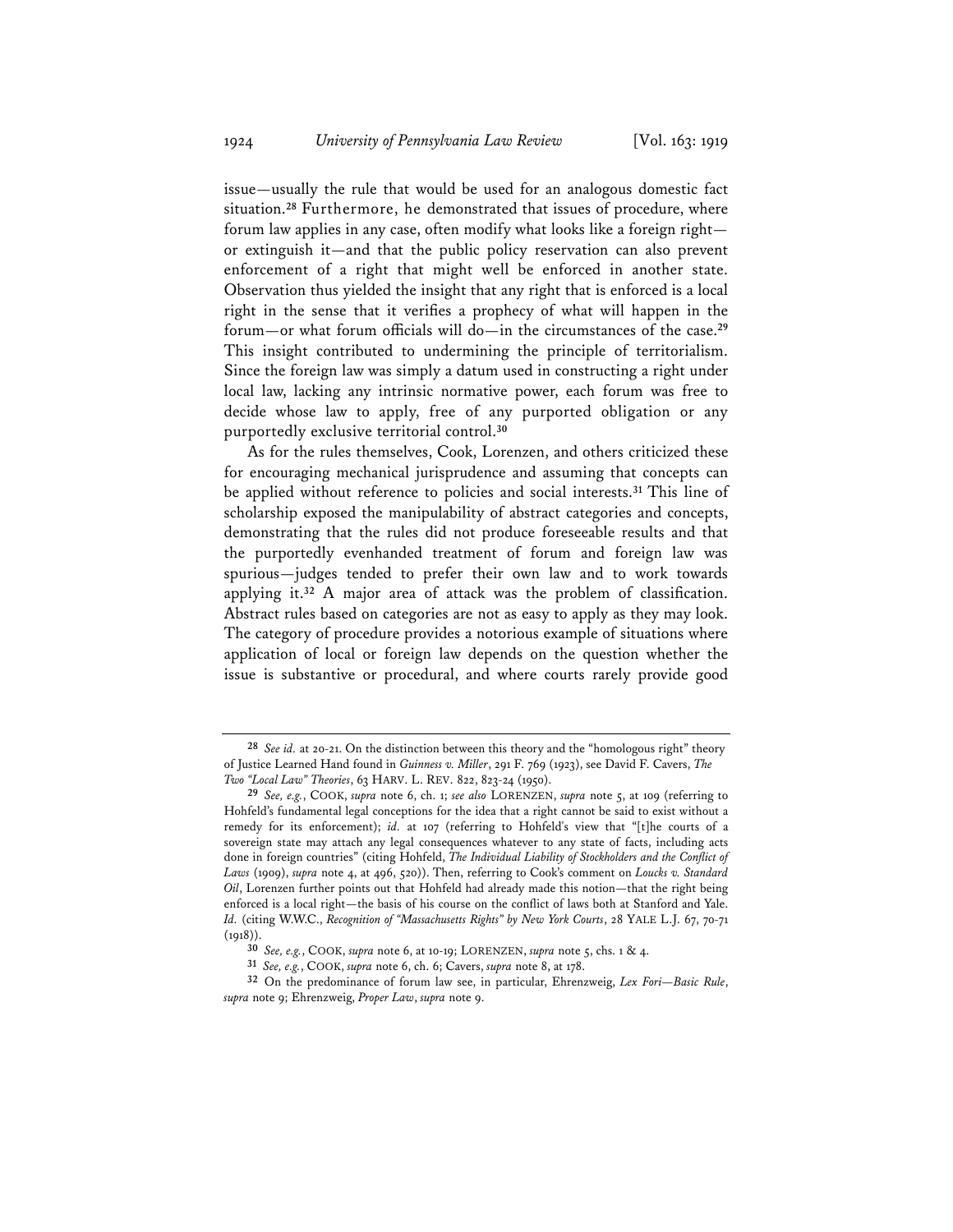reasons for one classification or the other.**<sup>33</sup>** Cook argued that concepts and rules can be understood differently in different contexts. He demonstrated persuasively that rather than dealing with the question where the line between substance and procedure is—as if they were objective, constant categories—one should ask for what purpose the line is being drawn and acknowledge that for different purposes the line may be drawn in different places.**<sup>34</sup>** Lorenzen further argued that classification should be determined by the forum on the basis of policy, expediency, and justice.**<sup>35</sup>**

Dissatisfaction was also expressed with other aspects of traditional rules. Lorenzen criticized their rigidity.**<sup>36</sup>** Hessel Yntema launched a frontal attack on the very idea that choice of law rules or principles could be presented in black-letter form.**<sup>37</sup>** David Cavers argued that jurisdiction-seeking rules that ignored the substance of the rules were themselves unjustifiable.**<sup>38</sup>**

Taken as a whole, these insights bolstered an emerging view that there were no general choice of law principles, that choice of law problems cannot appropriately be resolved by designating a controlling jurisdiction on the basis of one constant territorial factor, and that their resolution should take into account the content of the "competing" laws.

It is uncontroversial that this attack on the traditional model of choice of law rules, led in no small part by some of the leading Legal Realists, was inspired by Legal Realism. The realist rebellion against mechanical jurisprudence and Formalism, the realist idea that there is no such thing as a right, the realist exposure of the myth that decisions can be made on the basis of pure deduction independent of the facts of the case and the policies involved, and the realist insistence on making explicit these factors, are all essential elements of the scholarship dedicated to discrediting traditional choice of law thinking.

The second wave of scholarship attempted to offer alternatives to the model that had been so successfully discredited, alternatives that would

**<sup>33</sup>** *See, e.g.*, LORENZEN, supra note 5, chs. 4-5 (discussing the traditional problem of *conflicting* classification, i.e., where the forum and foreign law have different views on the classification of a set of facts or a rule). Cook focuses rather on the problem of classification by the forum, for purposes of choice of law as distinct from domestic law.

**<sup>34</sup>** *See, e.g.*, COOK, *supra* note 6, chs. 6-8 (dealing with domicile and the classification of presumptions and burdens of proof as substantive or procedural).

**<sup>35</sup>** *See* LORENZEN, *supra* note 5, at 15, 17. Notably, Lorenzen's writing, like that of some other contemporary scholars (e.g., Yntema, Griswold) makes extensive reference to foreign civil law and common law scholarship.

**<sup>36</sup>** *See, e.g.*, LORENZEN, *supra* note 5, chs. 9-10 (discussing requirements of form in contracts and in wills); *id.*ch. 13 (discussing the choice rule in tort).

**<sup>37</sup>** *See* Yntema, *supra* note 12, at 468.

**<sup>38</sup>** Cavers, *Critique*, *supra* note 8, at 173-76.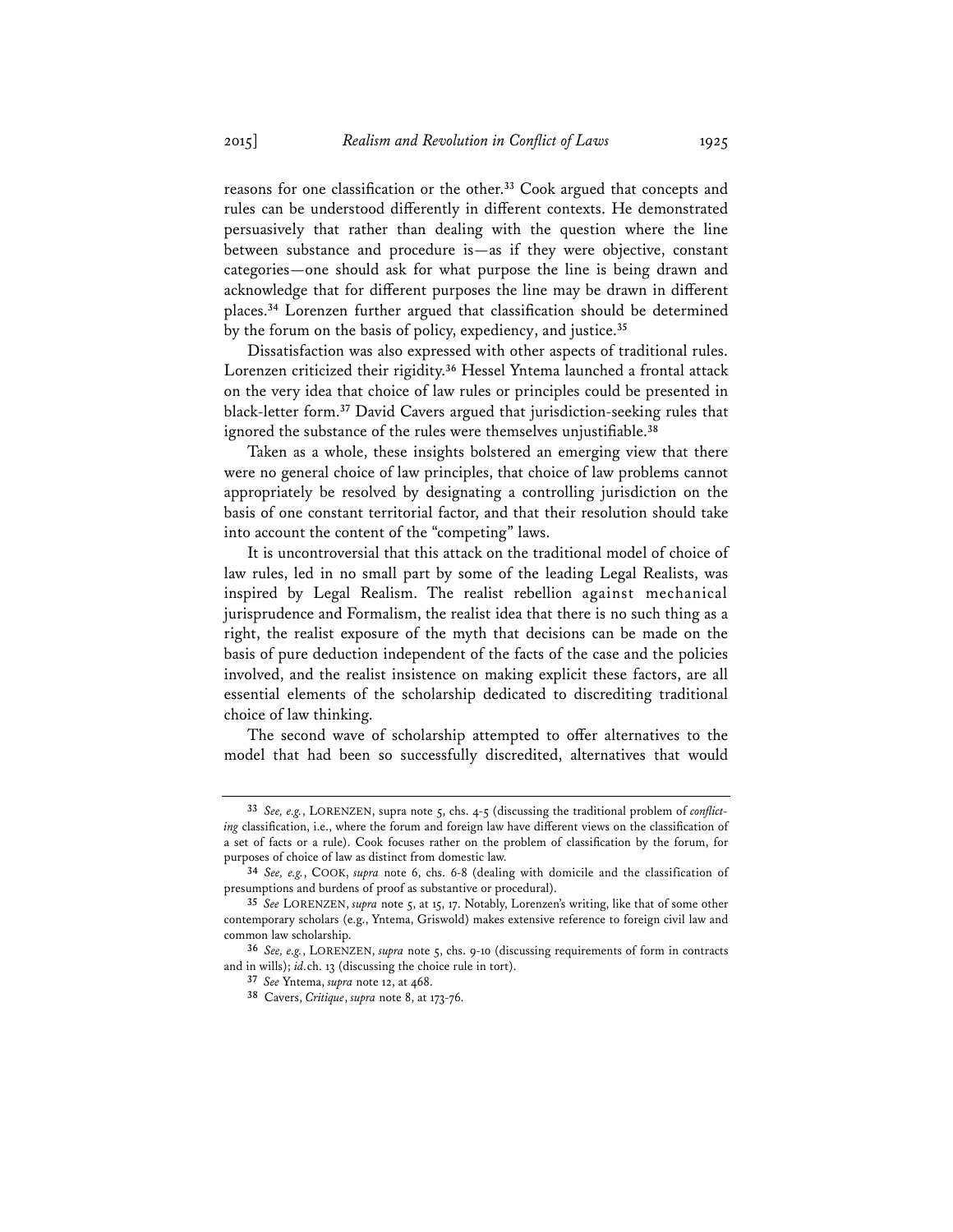avoid the mechanical blindfolded dictate of the traditional rules and require explicit rational choices between substantive solutions. Rather than rules, this scholarship is notable for seeking to develop an "approach."**<sup>39</sup>** Brainerd Currie is probably the most prominent of these scholars. His razor-sharp mind continued to focus on the traditionally political element of choice of law—namely allocating control to different legal systems. But he agreed that one fixed, predetermined, formal connecting factor could not accomplish this aim rationally. Rather, control should be allocated on the basis of governmental interests.**<sup>40</sup>** In a dazzling series of articles, he demonstrated that changes in the constellations of facts change the interest of a state in application of its law. He thus advocated that in each case the court should first analyze the various competing governmental interests. In most cases, he argued, this would reveal that only one state had an interest in having its law apply—meaning there was no conflict to be resolved. Such cases, where only one state had an interest in governing the issue, were regarded as false problems.**<sup>41</sup>** He acknowledged that there would be cases of true conflict (where more than one state was found to have an interest). But he did not succeed in providing a principled way to resolve true conflicts, either when the forum was one of the interested states or when it was not.**<sup>42</sup>** Almost as a default position, persuaded that state courts were not constitutionally appropriate arbiters of their own and other states' interests, he generally advocated applying the law of the forum.**<sup>43</sup>**

A series of other scholars, less troubled by the prospect of one state weighing and possibly rejecting another state's policy, suggested alternative ways of resolving real conflicts. In the theory of "comparative impairment," William Baxter recommended applying the law whose policy would be most undermined if it were not applied.**<sup>44</sup>** Robert Leflar proposed a non-hierarchical list of "choice-influencing considerations," all of which might be taken into account in choosing among potentially applicable laws: "predictability of results;" "maintenance of the interstate and international

**<sup>39</sup>** *See* Willis L. W. Reese, *Choice of Law: Rules or Approach*, 57 CORNELL L. REV. 315, 315 (1972) ("By 'approach' is meant a system which does no more than state what factor or factors should be considered in arriving at a conclusion.").

**<sup>40</sup>** For a typical expression of astonishment at the willingness to abandon in choice of law cases the concern for substance and policies that is so prevalent in domestic cases, see CURRIE, supra note 10, at 50ff.

**<sup>41</sup>** *Id.* at 163-72, 180ff (exemplifying typical formulations).

**<sup>42</sup>** *Id.* at 62-64, 117-20, 184, 606-69.

**<sup>43</sup>** *Id.* at 181-182 ("[A]ssessment of the respective values of the competing legitimate interests of two sovereign states . . . is a political function of a very high order. This is a function that should not be committed to courts in a democracy . . . .").

should not be committed to courts in a democracy . . . ."). **<sup>44</sup>** *See* William F. Baxter, *Choice of Law and the Federal System*, 16 STAN. L. REV. 1 (1963).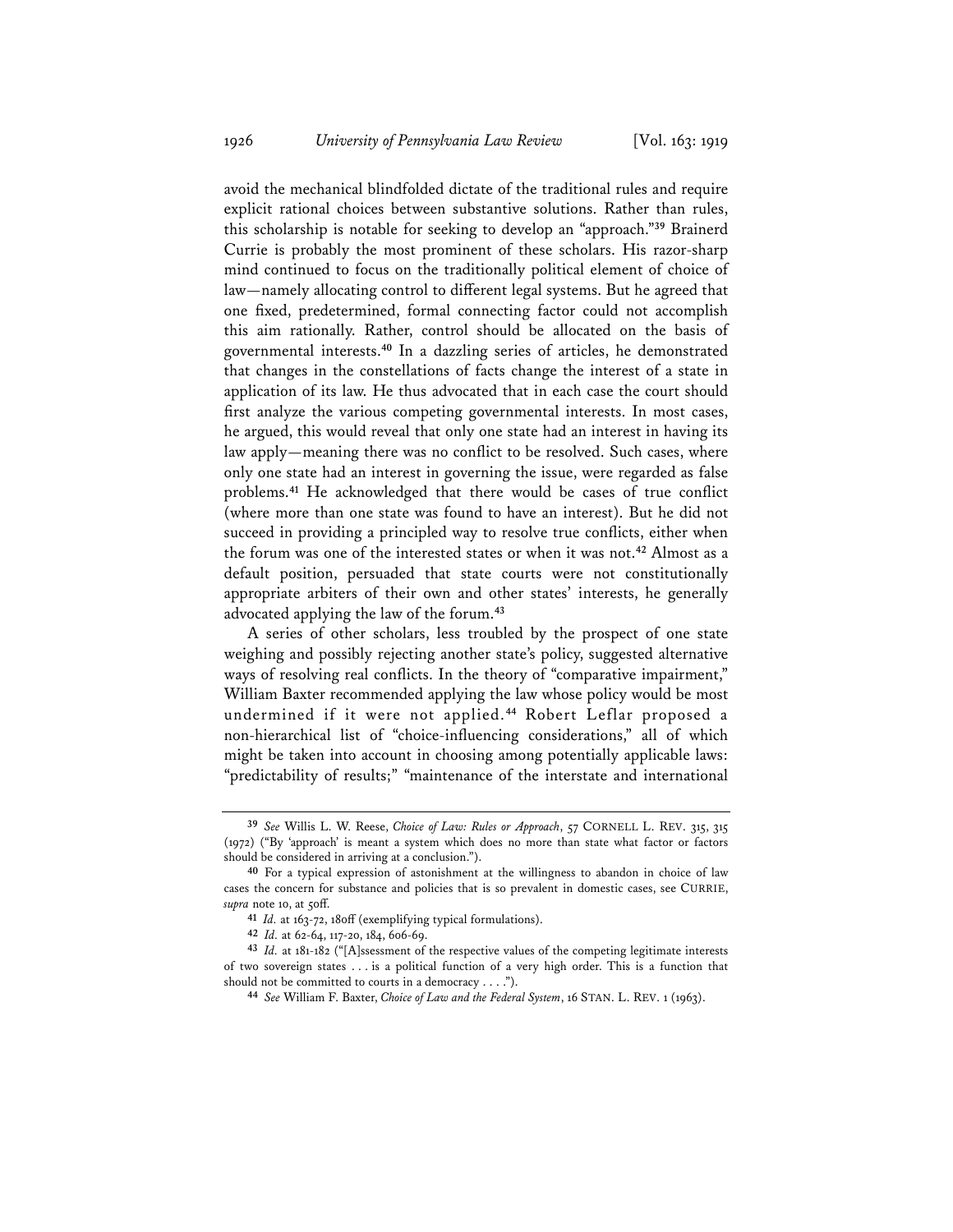order;" "simplification of the judicial task;" "advancement of the forum's governmental interest;" and "application of the better rule of law."**<sup>45</sup>** Ehrenzweig advocated always applying forum law unless a very good reason is shown for deviating from it.**<sup>46</sup>** Focusing more on the interests of the parties and individual justice, Cavers ultimately proposed rules of substantive preference to guide the courts—rules which made the choice turn not on state interests but rather on substantive results. Such rules would eliminate the need to engage in ad hoc analysis of policies and would determine the governing law a priori on the basis of substantive considerations. Thus, for example,

[w]here the liability laws of the state of injury set a higher standard of conduct or of financial protection . . . than do the laws of the state where the person causing the damage has acted or had his home, the laws of the state of injury should determine the standard and the protection, at least where the person injured was not so related to the person causing the injury that the question should be relegated to the law governing their relationship.**<sup>47</sup>**

Long before many of these theories had been articulated—as early as 1954—the academic ferment had already crept into the case law. *Auten v. Auten***<sup>48</sup>** is often cited as the first case to abandon a traditional choice of law rule: instead of applying the law of the place of contracting, Justice Fuld set out to identify the law of the place with the most significant contact with the matter in dispute.**<sup>49</sup>** This analysis was based on what is called the "center of gravity" or "grouping of contacts" approach, designed to identify the law with the *most significant* relationship to the matter.**<sup>50</sup>** In the landmark case of

**<sup>45</sup>** *See* Robert A. Leflar, *Choice-Influencing Considerations in Conflicts Law*, 41 N.Y.U. L. REV. 267, 282 (1966); Robert A. Leflar, *Conflicts of Law: More on Choice-Influencing Considerations*, 54 CALIF. L. REV. 1584 (1966).

**<sup>46</sup>** *See, e.g.,* Ehrenzweig, *Lex Fori—Basic Rule*, *supra* note 9; Ehrenzweig, *Proper Law*, *supra* note 9. He acknowledged that there were "true" choice of law rules, such as the rule that land is subject to the law of the *situs*. *Id.* It was never made completely clear what might constitute a "good reason" to deviate from forum law in other cases.

**<sup>47</sup>** CAVERS, THE CHOICE OF LAW PROCESS, *supra* note 8, at 139.

**<sup>48</sup>** 124 N.E.2d 99 (N.Y. 1954).

**<sup>49</sup>** *Id.* at 101-02. Interestingly, Justice Fuld cited authority for applying the law of the place of performance or the law intended by the parties rather than the law of the place of contracting. Nonetheless, he chose to deviate from the model of rules altogether.

**<sup>50</sup>** The decision cites *Barber Co. v. Hughes*, 63 N.E.2d 417, 423 (Ind. 1945), where the court expressed dissatisfaction with the state of decisions and resorted to "a method used by modern teachers of Conflict of Laws" referring to contemporary casebooks for the position that the choice of law rules in contract boil down to the court trying to find the state with the most significant contact to the parties and the transaction. The decision also refers to judicial decisions and academic writing, including a Note where the grouping of contacts approach is suggested as a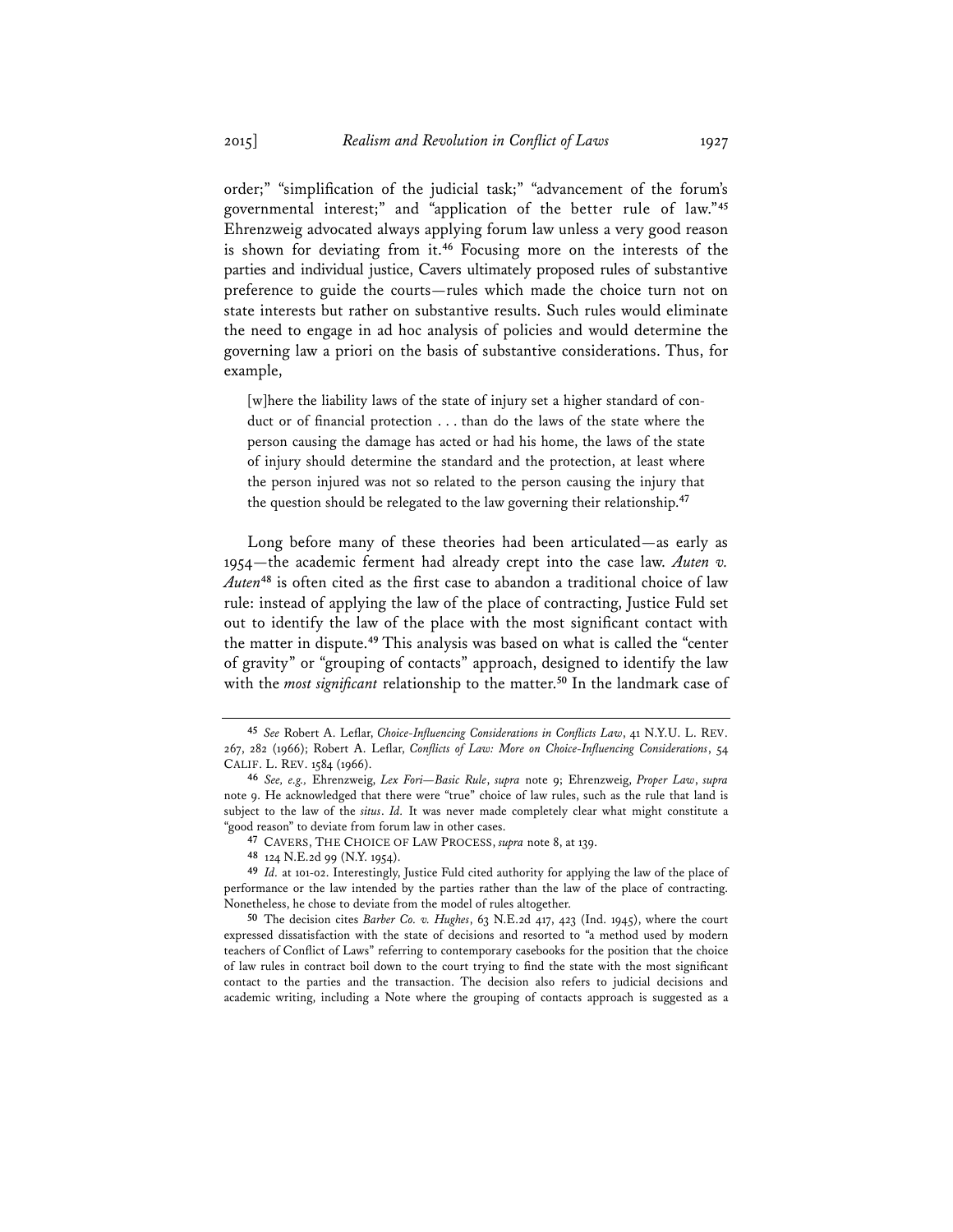*Babcock v. Jackson*, **<sup>51</sup>** where the defendant sought to rely on "the law of the place of the wrong" that shielded him, as a negligent host, from liability for damage caused to the plaintiff, the same judge produced perhaps the most famous of the early cases signaling a departure from the choice of law rule in torts.

Writing the opinion of the court, Justice Fuld insisted that "the law of the place of the wrong" need not apply invariably.**<sup>52</sup>** After identifying the jurisdiction with the *most* contacts to the issue, he then proceeded to apply governmental interest analysis to confirm his choice.**<sup>53</sup>** He argued that "the law of the place of the wrong" had no interest in applying its policy of protecting negligent hosts to an out-of-state host, driving a car insured outside the state, with respect to an out-of-state plaintiff, and instead, he applied the law of the common domicile of the plaintiff and the defendant.

Courts in other states also began to use the new rhetoric and the new methodologies.**<sup>54</sup>** But well before the academic influence had become entrenched, the Second Restatement, adopted in 1969 and published in 1971, incorporated a curious mélange of academic proposals. Although much of this work was presented in the form of traditional rules that were said to encapsulate the accumulated wisdom of case law,**<sup>55</sup>** in a number of areas of

**<sup>51</sup>** 191 N.E.2d 279 (N.Y. 1963).

**<sup>55</sup>** *See* Willis L.M. Reese, *The Second Restatement of Conflict of Laws Revisited*, 34 MERCER L. REV. 501, 515-516 (1983) (isolating the fields of contract and tort as areas in which it was difficult to identify rules); *see also* SYMEONIDES, *supra* note 54, at 33-35 for a classification of the different kinds of rules that were employed. Some are simple *rules*. For example, a number of issues relating to land—such as the validity and effect of a transfer of land, the devolution of interests in land upon death of the owner intestate, the legitimacy of an heir to inherit, the ability of an adopted child to inherit and the validity and effect of a will transferring interests in land— "are determined by the law . . . of the situs." RESTATEMENT (SECOND) OF CONFLICT OF LAWS  $\S$ § 223, 236, 237, 238, 239 (1971). Succession to movables and a number of related issues the legitimacy of heirs, succession by adoptees and the validity and effect of a will—are determined by "the law . . . of the state where the decedent was domiciled at the time of his death." *Id.* §§ 260–63. The law of the forum is applied to a large variety of issues of procedure. *See id.* §§ 124 (on the law governing the form of action); 126 (on the law governing service of process); 127 (on the law governing pleading and conduct of the proceedings); 129 (on the law governing the mode of trial), etc. The local law of the state of incorporation is applied to many issues concerning corporations—requirements for incorporation, termination or suspension of a corporation, and shareholder liability. *See id.* §§ 296, 299, 307. There are also a number of *default rules*. For example, section 146 provides that in an action for personal injury "the local law of the state where the

rationale of decisions on choice of law in contract. *See* Barbara Page, Note, *Choice of Law Problems in Direct Actions Against Indemnification Insurers*, 3 UTAH L. REV. 490, 498-99 (1953).

**<sup>52</sup>** *Id.* at 280-81, 285.

**<sup>53</sup>** *Id.* at 284.

**<sup>54</sup>** *See, e.g.,* SYMEON C. SYMEONIDES, THE AMERICAN CHOICE-OF-LAW REVOLU-TION: PAST, PRESENT AND FUTURE 40, 44-45 (2009) (tracing the chronological state-bystate shift away from the traditional rules in contract and tort).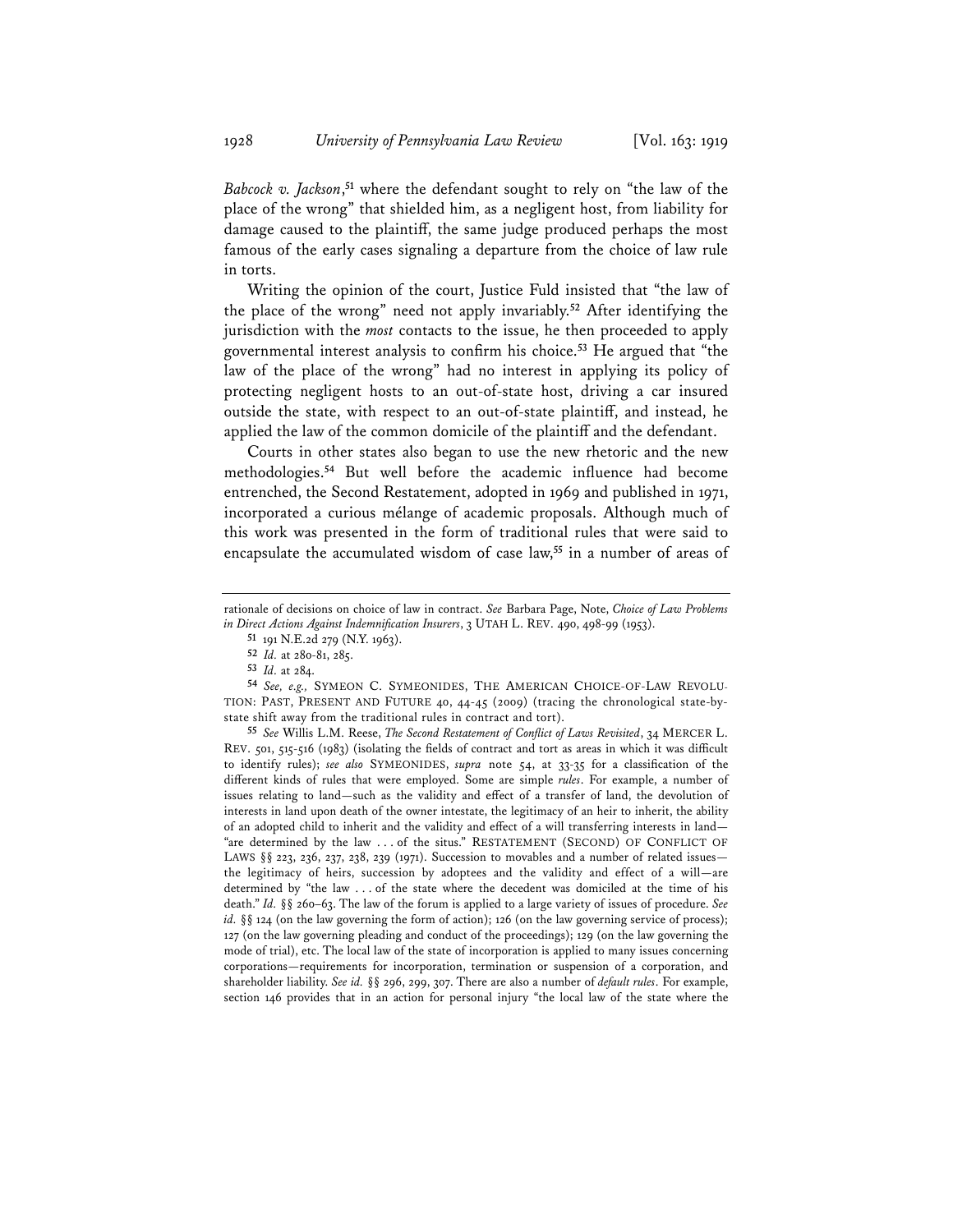law, the Second Restatement requires an ad hoc analysis.**<sup>56</sup>** Thus, some sections open with the general principle that the issues will be "determined by the local law of the state which, with respect to that issue, has the most significant relationship to the occurrence and the parties . . . ."**<sup>57</sup>** The question how the law with the most significant relationship was to be identified was referred to "the principles stated in section 6."**<sup>58</sup>**

**<sup>56</sup>** SYMEONIDES, *supra* note 54, at 35.

- (a) the place where the injury occurred,
- (b) the place where the conduct causing the injury occurred,

(c) the domicil, residence, nationality, place of incorporation and place of business of the parties,

and (d) the place where the relationship, if any, between the parties is centered.

These contacts are to be evaluated according to their relative importance with respect to the particular issue.

- *Id.* In contract, in the absence of choice by the parties, they include
	- (a) the place of contracting,
	- (b) the place of negotiation of the contract,
	- (c) the place of performance,
	- (d) the location of the subject matter of the contract, and

(e) the domicil, residence, nationality, place of incorporation and place of business of the parties.

These contacts are to be evaluated according to their relative importance with respect to the particular issue.

*Id.* § 188.

injury occurred determines the rights and liabilities of the parties, unless, with respect to the particular issue, some other state has a more significant relationship . . . to the occurrence and the parties, in which event the local law of the other state will be applied." *Id.* § 146. For similar formulations, see *id.* §§ 147 (injury to tangible things); 148 (fraud and some cases of misrepresentation); 149 (defamation); 303 (who are shareholders); 304 (shareholder participation in management and profits); 306 (liability of majority shareholders). Still other *presumptive rules* simply indicate what the applicable law "will usually be . . . ." For examples of this type of rule in tort, see *id.*  §§ 156–160. And in contract, see *id.* §§ 188, 198–199.

**<sup>57</sup>** RESTATEMENT (SECOND) OF CONFLICT OF LAWS § 145 (1971); *see also id.* §§ 208 (assignability of contractual right); 209 (validity of such assignments); 212 (discharge of contract without performance); 222 (the interest of parties in a thing). Sometimes a rule referring to the law with the most significant relationship then discusses which law this will "usually be." *See, e.g.*, *id.* §§ 283 (validity of marriage); 287 (legitimacy of a child).

**<sup>58</sup>** In some cases the reference adds that "[c]ontacts to be taken into account in applying the principles of section 6 to determine the law applicable to an issue include: . . . ." *See, e.g., id.* § 145, which specifies that in tort these contacts include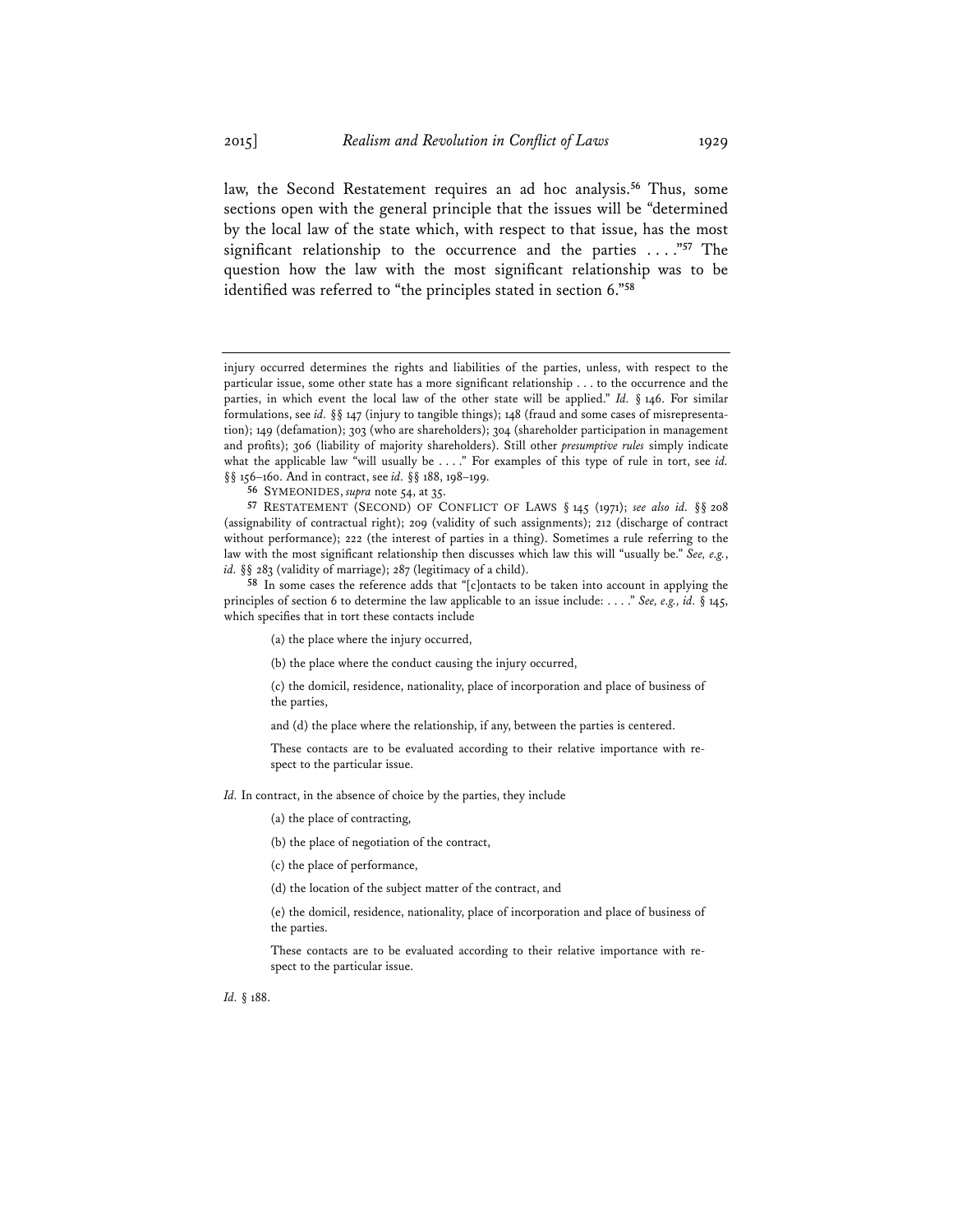Section 6 is thus central to the application of these rules. Moreover, its accompanying comment confirms that it serves as a background to the entire Second Restatement. This comment portrays the rules appearing in the Restatement as having evolved "in accommodation of the factors" listed in section 6; or, as the Reporter Willis Reese later explained, the factors listed there represent a set of values reflected in the rules. Section 6 gave precedence to local statutory directives on choice of law, subject to constitutional restrictions, but it then provided that in the absence of any such directive (and to this day there are few such statutory directives in the United States),

the factors relevant to the choice of the applicable rule of law include:

- (a) the needs of the interstate and international systems,
- (b) the relevant policies of the forum,

(c) the relevant policies of other interested states and the relative interests of those states in the determination of the particular issue,

- (d) the protection of justified expectations,
- (e) the basic policies underlying the particular field of law
- (f) certainty, predictability and uniformity of result, and
- (g) ease in the determination and application of the law to be applied.**<sup>59</sup>**

The comment stresses that these factors are not an exhaustive list; that they are not listed in order of their relative importance; that they are not all relevant in every case and that, in a given case, they may well point in different directions.**<sup>60</sup>** Thus regardless of whether or not it did in fact represent values reflected in the rules, section 6 encouraged a broadly discretional approach to choice of law that completely undermined any sense that the area was governed by rules. The formula was evidently an unsystematic collection of pieces of different proposals, which both perverts many of the ideas it purports to adopt**<sup>61</sup>** and is difficult to apply in

**<sup>59</sup>** *Id.* § 6.

**<sup>60</sup>** *Id.* § 6 cmt. c.

**<sup>61</sup>** *See, e.g.*, SYMEONIDES, *supra* note 54, at 32 (discussing the deviation from what looks like Leflar's list of choice-influencing considerations and the deviation from what looks like Currie's policy analysis).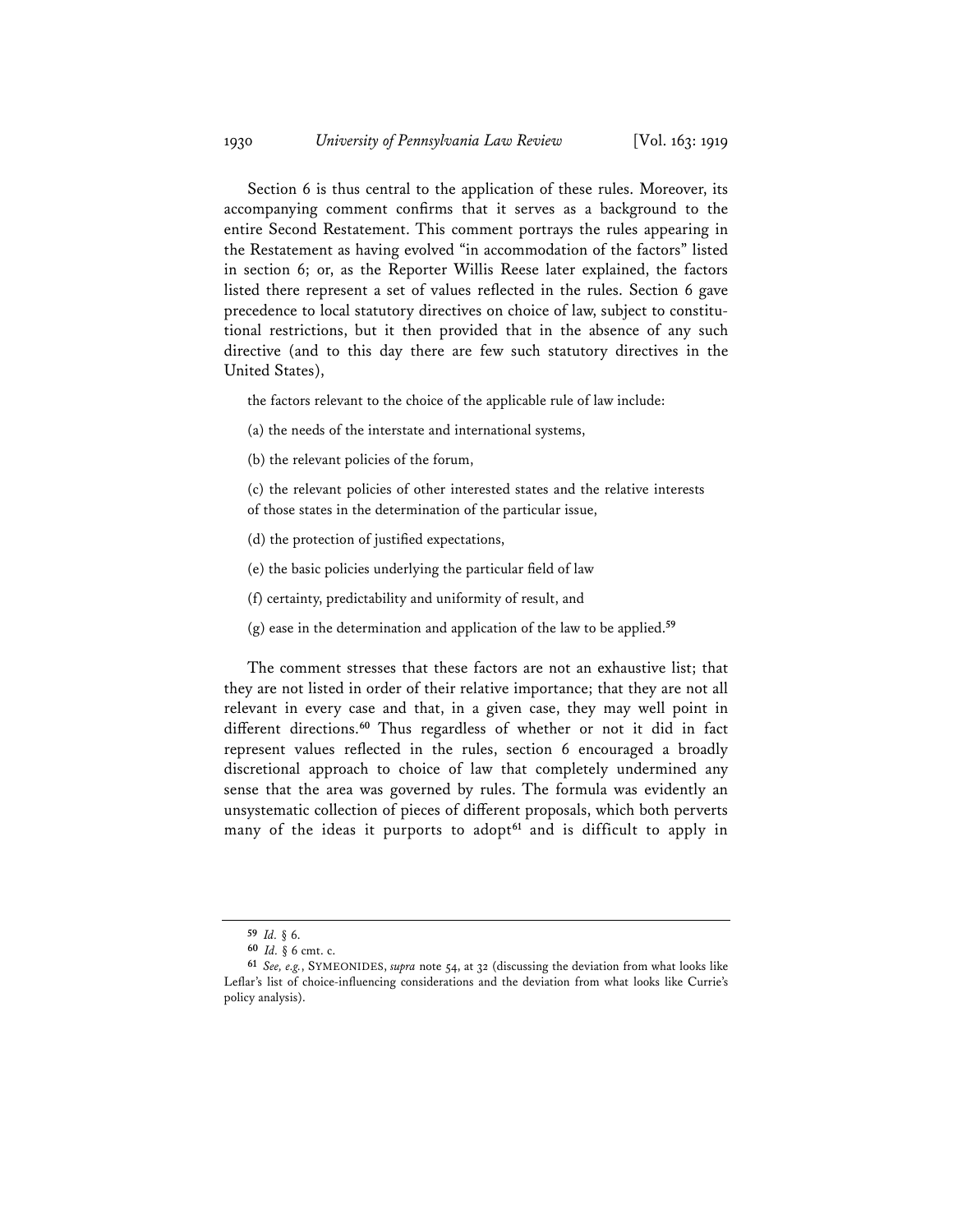practice.**<sup>62</sup>** Nonetheless, this too became a major source of inspiration for courts.

Since conflict of laws is a matter for state law in the United States, it is hardly surprising, given the range of methods available, that the states differ among themselves in the realm of conflict of laws. Fortunately, the remarkable eclecticism and the uneven distribution of choice of law methodology throughout the United States has been admirably and consistently recorded, most prominently by Symeon Symeonides, who publishes an annual survey of developments in conflict of laws and tabulates the labyrinthine geographical and subject matter distribution of the different methodologies as it changes from year to year.**<sup>63</sup>** It is difficult to do justice to the nuance and detail of his exhaustive analyses, but the most basic of his conclusions are sufficient for our purposes. It turns out that very few states adhere to the First Restatement (e.g., only about twenty percent of states still cling to the *lex loci contractus* and *lex loci delicti* rules) and that at least in contract and tort, most states have adopted some form of a new methodology.**<sup>64</sup>** Thus his latest survey shows that in both contract and tort, or in at least one of these fields, only fourteen states adhere to traditional rules; twenty-eight states have adopted the Second Restatement; six use the significant contacts methodology; two use governmental interest analysis; two use *lex fori* theories, five use better law theory and ten use a combination of modern methodologies.**<sup>65</sup>**

Contrary to the premise of this Symposium, then, modern methodology inspired by Legal Realism has had a *major* influence on judicial decisions. So much so that even in those states that have not abandoned the First Restatement, the courts feel the need to engage with new approaches and to justify their decision *not* to adopt one.**<sup>66</sup>** Furthermore, at least in the areas of contract and tort, the traditional role of Restatements has been reversed from description to prescription, from a record of judicial trends to a confused record of scholarship, and its academically inspired formulae have

**<sup>62</sup>** *See* Albert Ehrenzweig, *The "Most Significant Relationship" in the Conflict Law of Torts: Law and Reason Versus the Restatement Second*, 28 LAW & CONTEMP. PROBS. 700 (1963) (urging discontinuation of the project); Arthur Taylor von Mehren, *Recent Trends in Choice of Law Methodology*, 60 CORNELL L. REV. 927, 928 (1975); *see also* Herma Hill Kay, *Theory into Practice: Choice of Law in the Courts*, 34 MERCER L. REV. 521 552-562 (1982–1983).

**<sup>63</sup>** For a comprehensive account of the cumulative effect of the American conflicts revolution, see SYMEONIDES, *supra* note 54.

**<sup>64</sup>** Symeon C. Symeonides, *Choice of Law in the American Courts: Twenty-Seventh Annual Survey*, 62 AM. J. COMP. L. 223, 282 (2014).

**<sup>65</sup>** *Id.*

**<sup>66</sup>** For examples of such cases, see William M. Richman & David Riley, *The First Restatement of Conflict of Laws on the Twenty-Fifth Anniversary of its Successor: Contemporary Practice in Traditional Courts*, 56 MD. L. REV. 1196 (1997).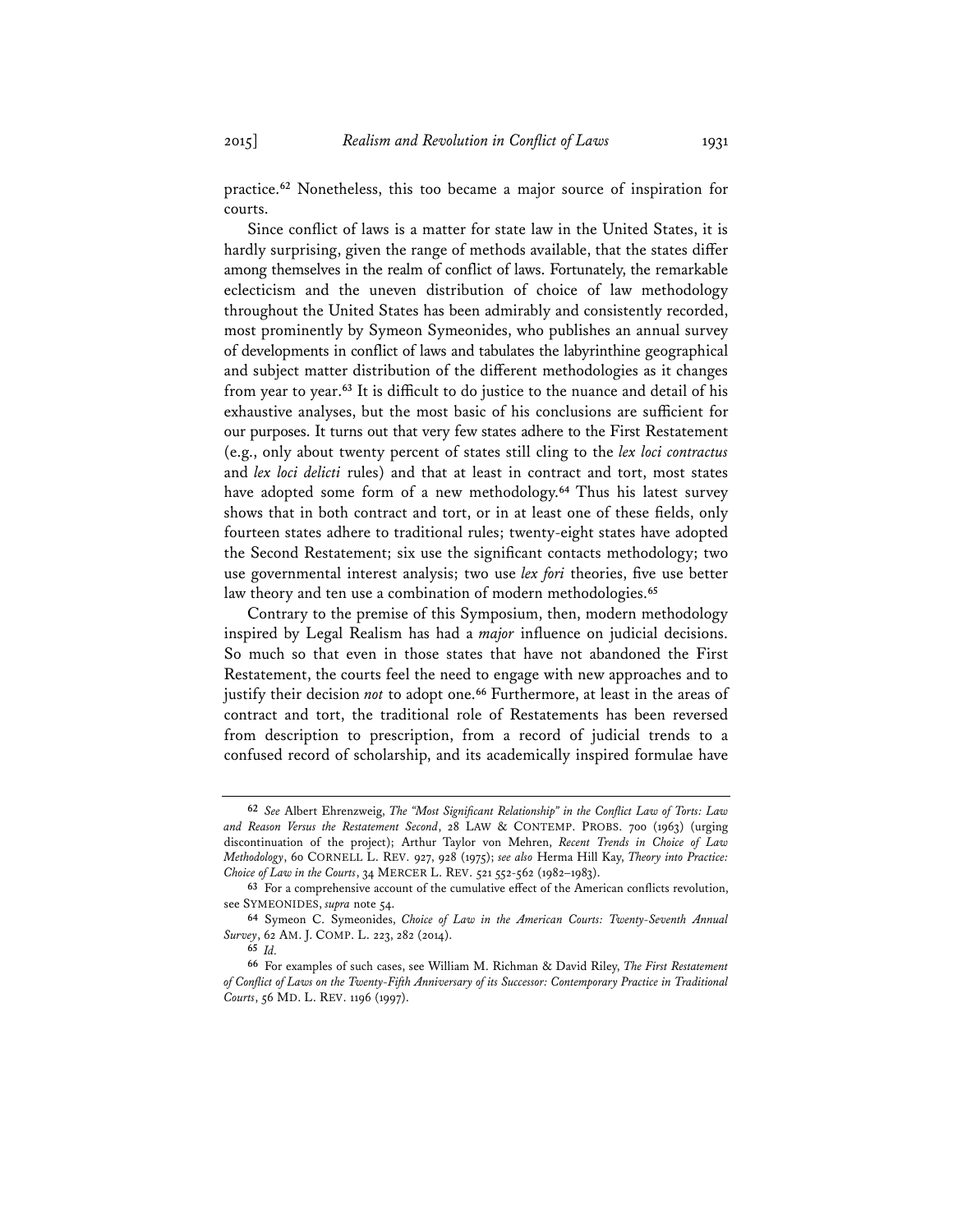themselves turned into a kind of black-letter law in which concepts have been replaced by virtually unbounded discretion.**<sup>67</sup>**

In contrast to its huge impact on courts in the United States, the vast and prolific American literature on choice of law methodology was widely read and widely cited by scholars, legislators, and courts outside the United States, but was wholeheartedly and unequivocally rejected by them.**<sup>68</sup>** While many of the concerns that had troubled American Realists troubled other legal systems too, these systems responded not by rejecting the traditional model but by re-forming it.

Recognition of the local source of choice of law rules combined with both the challenges of technological change and the understanding that private law is a social tool to encourage each state to adapt local choice rules to local values and changing circumstances. Theoretical attention was devoted to the problem of identifying the place of contracting for contracts formed in increasingly technological and non-territorial ways, and the place of a tort for conduct that increasingly produces remote and widespread damage. The appropriateness of the place of the contract or the place of the tort as dominant connecting factors was itself questioned as the function and emphasis of both contract law and tort law changed.

At the same time, traditional rules were modified to provide solutions to the problems of blindness to content and rigidity. Promotion of *substantive concerns* was addressed by rules offering alternative connecting factors. These rules come in a variety of formats.**<sup>69</sup>** For example, validation of contracts and wills is promoted by allowing their formal validity to be controlled by any of a number of laws.**<sup>70</sup>** Protection of consumers from dangerous products is promoted by allowing the plaintiff to choose which of the alternative laws offered should govern.**<sup>71</sup>** Financial support for family

**<sup>67</sup>** For the effect of scholarship on recent state codification, and thus also on doctrine, see SYMEONIDES, *supra* note 54, at 116-121.

**<sup>68</sup>** Examples are too many to mention. Any textbook from a common or civil law system outside the United States can be relied on to include a discussion, and a rejection, of the American revolution.

**<sup>69</sup>** For an early American proposal in this direction, see LORENZEN, *supra* note 5, ch. 9.

**<sup>70</sup>** *See, e.g.*, Regulation (EC) No. 593/208 of the European Parliament and of the Council of 17 June 2008 on the Law Applicable to Contractual Obligations (Rome I), art. 11, 2008 O.J. (L 177) 6, 13 [hereinafter Rome I] (incorporating the rule recognized in many systems in this regard); *see also* Hague Convention on the Conflicts of Laws Relating to the Form of Testamentary Dispositions, Oct. 5, 1961, 510 U.N.T.S. 177 (validating a disposition that complies with any one of a number of laws).

**<sup>71</sup>** *See, e.g.*, EINFÜHRUNGSGESETZ ZUM BÜRGERLICHEN GESETZBUCHE [EGBGB] [INTRODUCTORY LAW TO THE CIVIL CODE], Aug. 18, 1896, BUNDESGESETZBLATT [BGBL.] 2494, as amended, art. 40, para. 1 (Ger.) [hereinafter GERMAN EGBGB] (on tort); LOI FÉDÉRALE SUR LE DROIT INTERNATIONAL PRIVÉ [LDIP] [SWISS FEDERAL CODE OF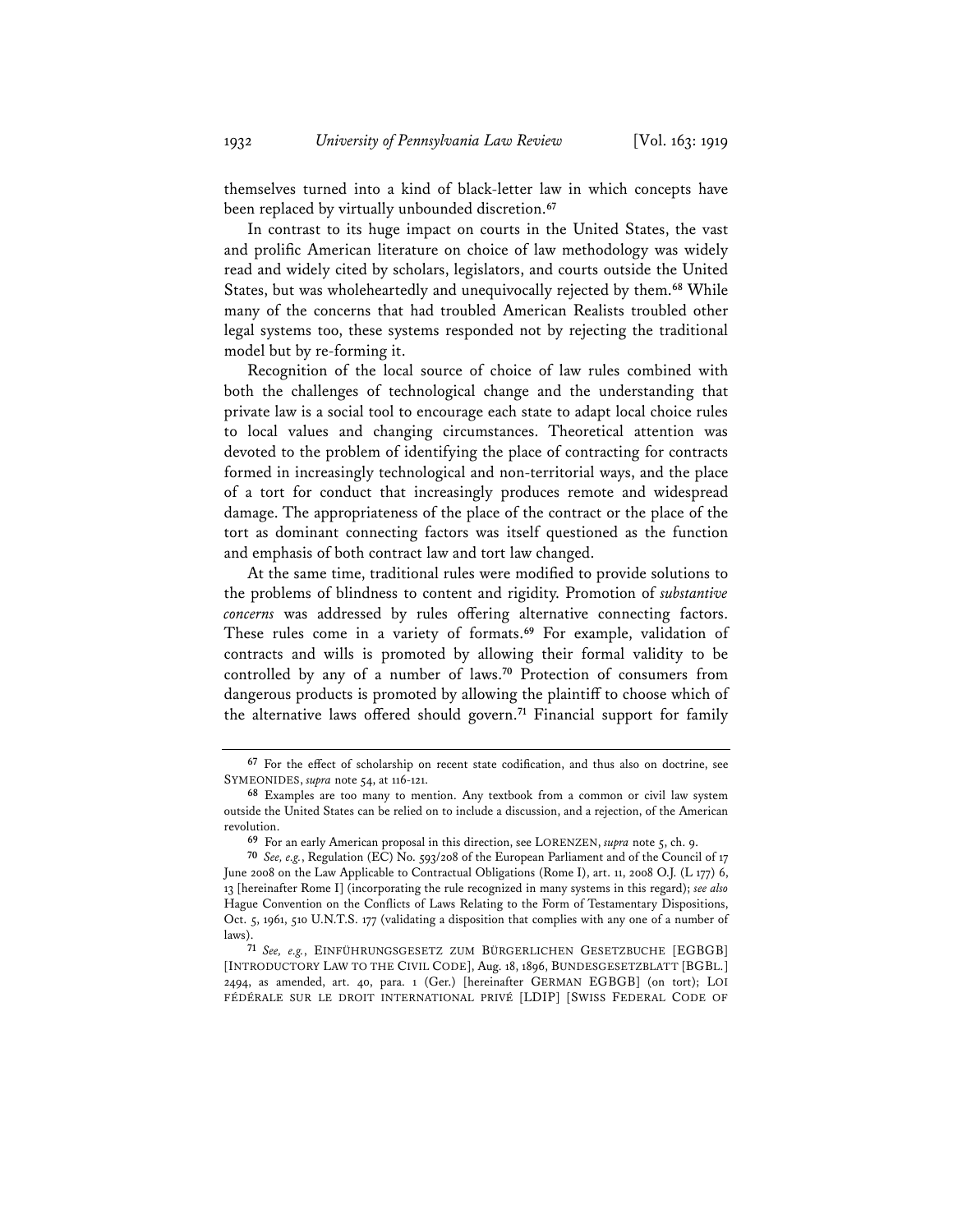members can be guaranteed by directing that as between a number of alternative laws, that which provides support should apply.**<sup>72</sup>** Accessibility of divorce can be promoted by allocating residual application to local grounds for divorce.**<sup>73</sup>**

Substantive concerns can also be promoted by creating special choice of law rules. Many of the problems that plagued American case law arose in special categories of contract and tort such as consumer contracts, employment contracts, insurance contracts, and product liability. In the United States, these emerging issues appeared to underscore the need for detailed policy and governmental interest analyses in order to avoid the mechanical nature of traditional rules built on large categories such as contract and tort. Outside the United States, these concerns produced special legislative rules. The European Regulation dealing with choice of law in contract (Rome I) has special rules for choice of law in contracts of carriage, consumer contracts, employment contracts and insurance contracts.**<sup>74</sup>** Similarly, the European Regulation on choice of law in non-contractual obligations (Rome II) includes special rules for product liability, for damage caused by unfair competition and acts restricting free competition, for environmental damage, for infringement of intellectual property rights, and for damage caused by industrial action.**<sup>75</sup>** These are regional uniform choice rules that replicate and confirm existing trends in the member states.**<sup>76</sup>** The Hague Convention on the Law Applicable to Traffic Accidents**<sup>77</sup>** is another example of special choice of law rules adapted to a specific area of law for which the general choice of law rule is not sufficiently nuanced.

PRIVATE INTERNATIONAL LAW], Dec. 18, 1987, RO 1776 (1988), art. 135 (Switz.) [hereinafter SWISS CPIL] (on product liability).

**<sup>72</sup>** *See, e.g.*, Council Decision 2009/941/EC on the Conclusion by the European Community of the Hague Protocol of 23 November 2007 on the Law Applicable to Maintenance Obligations, Annex, art. 4, paras. 3–4, 2009 O.J. (L 331) 17, 19.

**<sup>73</sup>** *See, e.g.*, Matters of Dissolution of Marriage (Jurisdiction in Special Cases) Law, 5729–1969 (as amended in 2009), 23 LSI 151, § 5 (1969) (Isr.) (referring to a number of alternative laws and finally providing, as a residual rule, divorce by consent, i.e., a special substantive forum rule).

**<sup>74</sup>** Rome I, *supra* note 70, arts 5–8, pp. 11-13.

**<sup>75</sup>** Regulation (EC) No. 864/2007 of the European Parliament and of the Council of 11 July 2007 on the Law Applicable to Non-Contractual Obligations (Rome II), arts. 5–9, 2007 O.J. (L 199), 40, 44-45 [hereinafter Rome II].

**<sup>76</sup>** *See, e.g.,* GERMAN EGBGB, *supra* note71, arts. 29 (consumer contracts), 30 (employment contracts), as they were prior to Rome I, *supra* note 70; *see also* SWISS CPIL, *supra* note 71, arts. 120 (consumer contracts), 121 (employment contracts), 134 (claims arising from traffic accidents), 135 (product liability), 136 (unfair competition), 139 (infringement of personality rights), 141 (direct actions against insurers).

**<sup>77</sup>** May 4, 1971, 965 U.N.T.S. 416.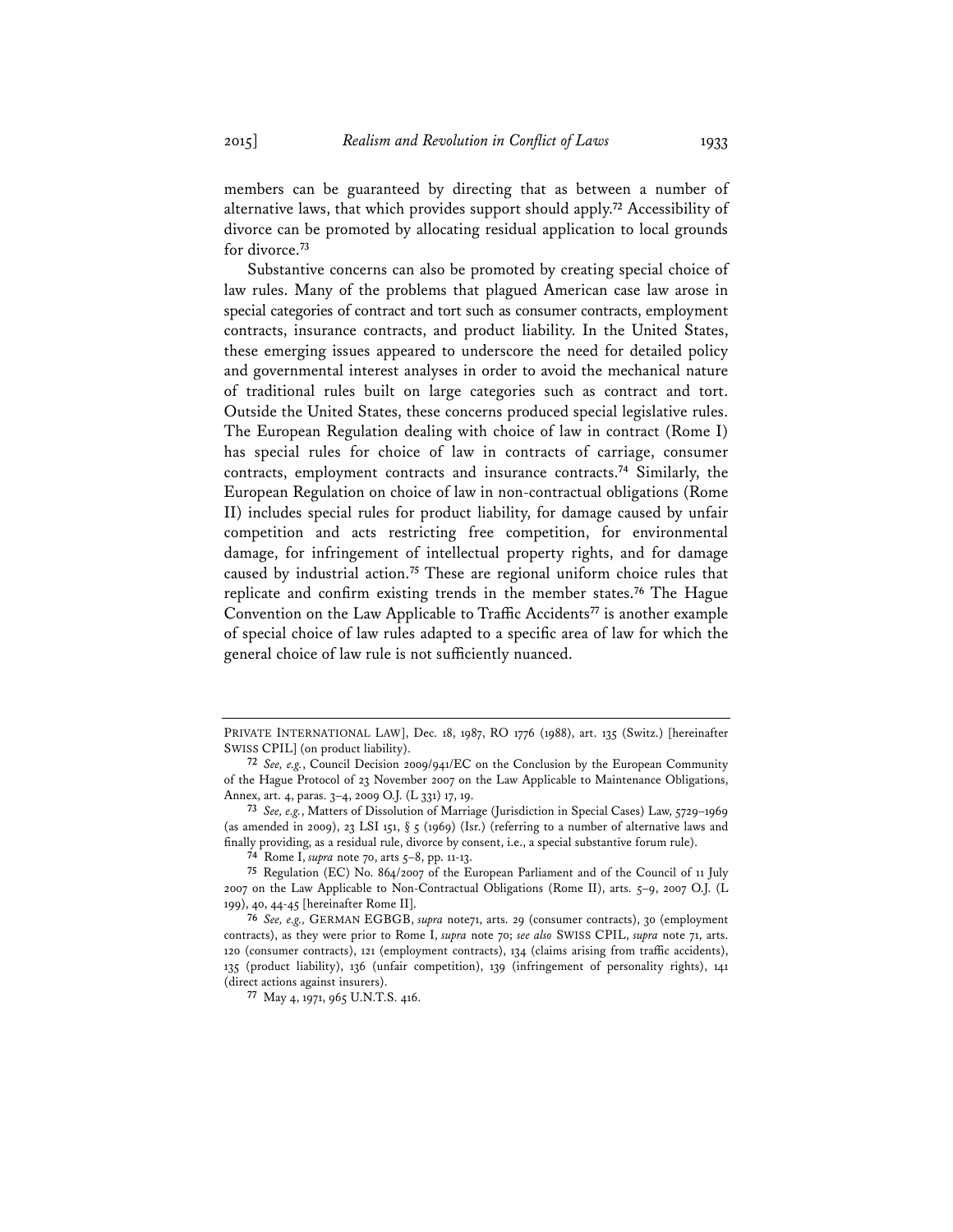*Flexibility* has also been incorporated into existing rules—most notably in the form of exceptions. Some of these exceptions are fixed—in both the circumstances in which they can be invoked and the direction in which they permit deviation. Thus, for example, the "common domicile" exception to the choice of law rule in torts recently adopted by the member states of the European Union is indifferent to the consequences of applying that law and is limited to a specific constellation of facts—that the parties involved have a common home.**<sup>78</sup>** Other exceptions are more flexible and discretionary, both in the circumstances in which they may be invoked and in the direction in which they permit deviation. The statutory English choice of law rule in torts applies "the law of the country in which the events constituting the tort . . . occur" and then provides that

[i]f it appears, in all the circumstances, from a comparison of  $-(a)$  the significance of the factors which connect a tort or delict with the country whose law would be the applicable law under the general rule; and (b) the significance of any factors connecting the tort or delict to another country, that it is substantially more appropriate for the applicable law . . . for any . . . issues, to be the law of the other country, the general rule is displaced and the applicable law . . . is the law of that other country.**<sup>79</sup>**

German law contains a number of similar exceptions.**<sup>80</sup>** The Europen Regulations in contractual obligations (Rome I) and in non-contractual obligations (Rome II) include similar formulations indicating that when it is clear from the circumstances of the case that the contract or tort is more closely connected with a country other than that indicated by the rule, the law of that other country shall apply.**<sup>81</sup>** So, too, the Swiss Federal Code of Private International Law includes a broad and flexible exception for all cases (excepting only those where the designated law has been chosen by the

**<sup>78</sup>** *See, e.g.,* GERMAN EGBGB, *supra* note 71, art. 40, para. 2; Rome II, *supra* note 75, art. 4 para. 2; *see also* SWISS CPIL, *supra* note 71, art. 133, para. 1 (appearing as the rule, rather than an exception).

**<sup>79</sup>** Private International Law (Miscellaneous Provisions) Act, 1995, c. 42, §§ 11–12 (U.K.). Section 12 continues and provides a nonexhaustive list of factors that may be taken into account as connecting a tort to a country.

**<sup>80</sup>** *See, e.g.*, GERMAN EGBGB, *supra* note71, art. 46 (dealing with property and providing that, "[i]f there is a substantially closer connection with a law of a country other than that applicable under arts . . . then the law of that other country shall apply"); *see also id.* art. 41 (dealing with torts and adding that "[a] substantially closer connection may be based in particular on  $\dots$ ").

**<sup>81</sup>** *See* Rome I, *supra* note 70, art. 4, para. 3; *see also* Rome II, *supra* note 75, art. 4 para. 3 (providing further that a pre-existing relationship between the parties might indicate such a connection).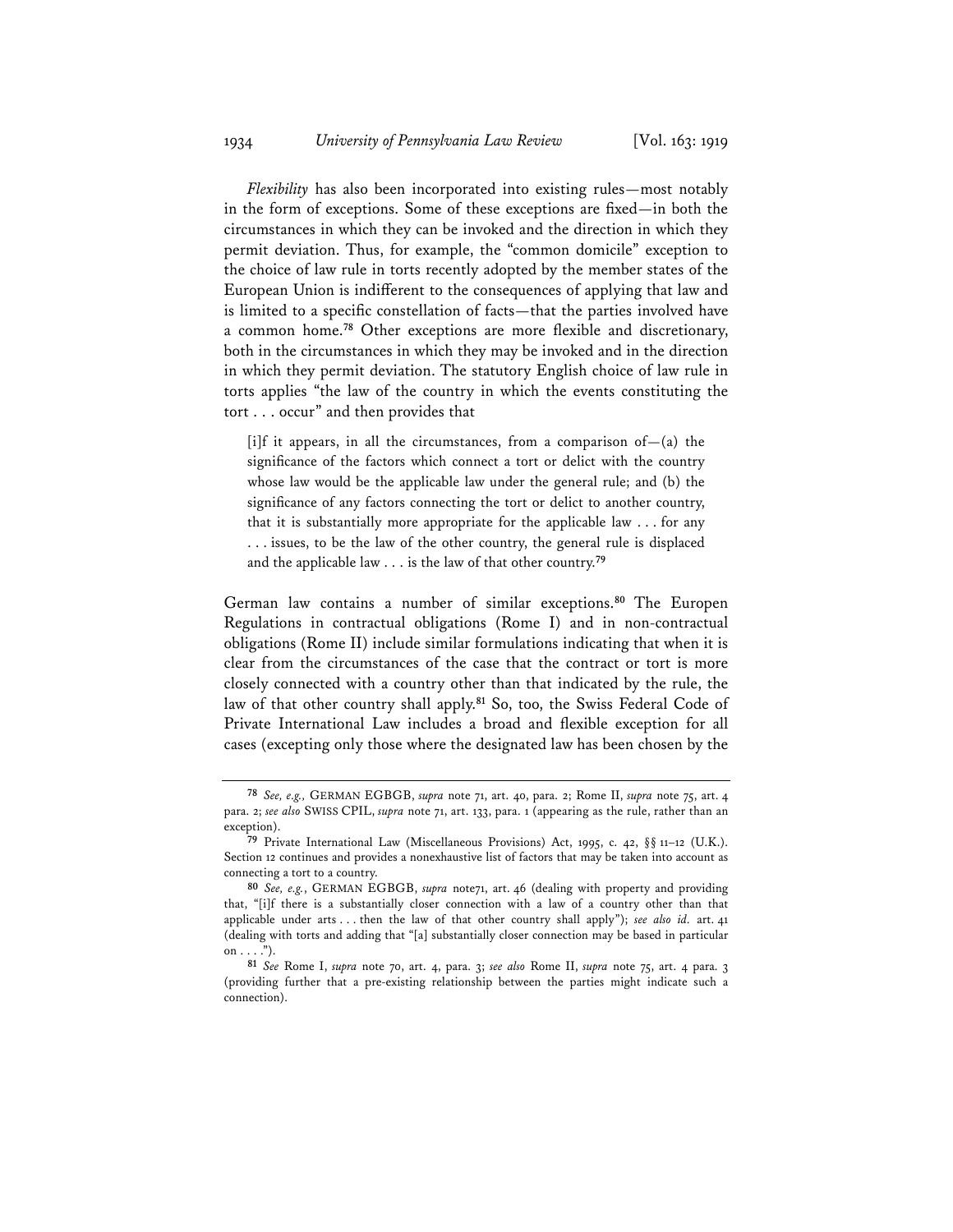parties). It provides that the designated law will not be applied in those "exceptional situations where, in light of all circumstances, it is manifest that the case has only a very limited connection with that law and has a much closer connection with another law."**<sup>82</sup>** All these provisions give the court flexibility and discretion to deviate from the rule. At the same time, they are exceptions, and not the rule, and in order to invoke them, the court has to explain clearly the grounds for deviation and why the law they choose to apply is more closely connected. Notably, none of the exceptions permits the court to decide on the basis of substantive preferences.

American scholarship was no more influential on the theoretical level. The enormous intellectual effort invested in discrediting the theory of vested rights and establishing the local source of choice of law principles was considered neither necessary nor helpful in the task of rationalizing and developing choice of law.**<sup>83</sup>** It was readily acknowledged that the source of rules is local; that the forum might have legitimate concerns that blind, evenhanded, multilateral jurisdiction-seeking rules are unable to accommodate; and that the categories of procedure and public policy ought to be minimized and used with caution, so as to reduce ad hoc manipulation and forum preference. But scholarship outside the United States focused more explicitly on explaining and regulating the forum advantage and its implications. Rather than discarding multilateralism and all it implied, this scholarship sought to provide a systematic framework for developing complementary tools that would, on the one hand, permit the forum to promote its own interests and values in a controlled way and, on the other, take into account the interests of other states.

The various strands of unilateralist literature proved a fruitful source of inspiration. Extreme unilateralism, holding that no sovereign has the power (or the authority) to control the scope of application of any law but its own,**<sup>84</sup>** is unable to constitute an entire system of choice of law. Unilateral

**<sup>84</sup>** This view, originating with Wächter, formed the basis of the choice of law rules of the German Civil Code of 1900. *See* Carl Georg von Wächter, *Über die Collision der Privatrechtsgesetze* 

**<sup>82</sup>** SWISS CPIL, *supra* note 71, art. 15.

**<sup>83</sup>** While Cook is routinely cited both in common law and civil law sources for his monumental work, the contemporary French scholar Arminjon is cited in the same breath. *See, e.g*., J.H.C. MORRIS, THE CONFLICT OF LAWS 508 (3d ed. 1984) (citing Arminjon alongside Cook and Lorenzen). In general, the significance of Cook's intellectual achievement is minimized. Morris regarded his theory as sterile and pointed out that once it is understood that choice of law rules have a local source, grinding the theory of vested rights and territorialism into the dust is not essential to the construction of a rational system of choice of law. *Id.* at 512; *see also* Yntema, *supra* note 7, at 315-16 (noting the sterility of Cook's work as well as his apparent lack of awareness of developments in political and legal theory regarding sovereignty and of the decline of vested rights doctrine in European scholarship, most prominently that of Savigny).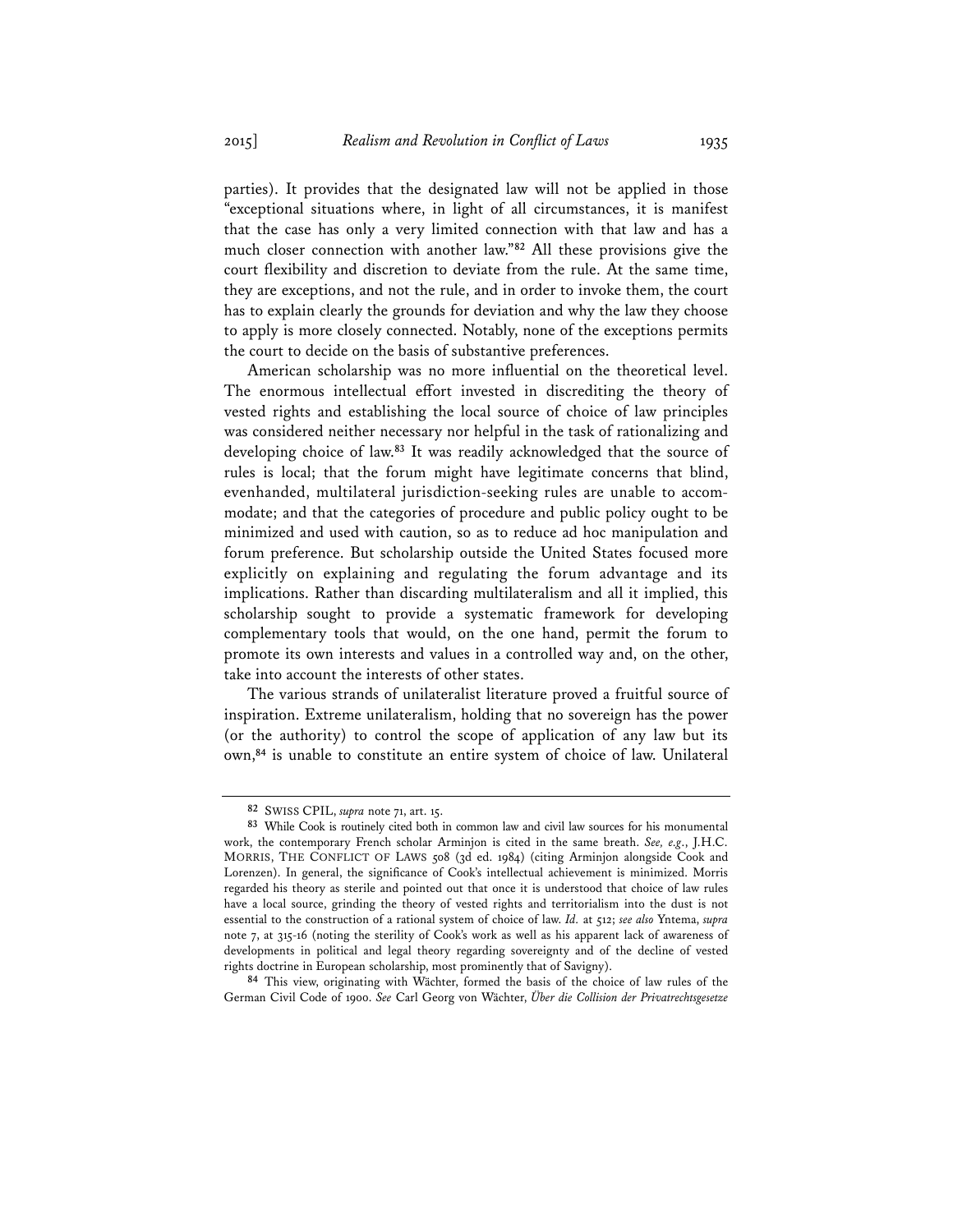rules that delineate the scope of application of forum law identify the situations in which forum law will apply, but they provide no guide when forum law does not apply, and when either no other law wishing to apply or more than one such law—is found. Nonetheless, this literature recognized the importance of policy in private law and the difficulty of determining its application in a formal, abstract, evenhanded way. Similarly, the literature promoting the possibility of immediate application, or mandatory rules—the idea that rules embodying policies of signal social, economic or political importance could not be subjected to multilateral choice rules and might require that the possibility of applying foreign law be ruled out altogether**<sup>85</sup>**—was of limited scope since such rules are rare. But this theory developed a political foundation for identifying situations in which it might be justified to abandon multilateral choice rules and require application of forum law alone.

Discussions such as these paved the way towards a reconceptualization of choice of law as a *process*, which, rather than rejecting multilateral egalitarian choice rules altogether, simply delays their application: they are brought into effect only after legitimate local concerns have been exhausted. Local concerns can be expressed in a number of ways: through special substantive rules designed only for foreign cases;**<sup>86</sup>** through mandatory rules that can never be deviated from; and through unilateral scope definitions for select rules. Formulation of all these rules requires and justifies special attention to substance since they each depend on particular social or economic policies. But once these special local substantive concerns are guaranteed, traditional abstract, content-blind choice of law rules can be

*verschiedener Staaten*, 24 ARCHIV FÜR DIE CIVILISTISCHE PRAXIS 161 (1842). It was further developed by other scholars in Europe, more recently and fully by Gothot in Belgium. *See* Pierre Gothot, *Le renouveau de la tendance unilatéraliste en droit international privé*, 60 REVUE CRITIQUE DE DROIT INTERNATIONAL PRIVÉ 1, 209, 415 (1971). It is somewhat different from Currie and Ehrenzweig's view that the forum should generally apply its own law. Nonetheless Ehrenzweig was clearly influenced by continental scholarship.

**<sup>85</sup>** For major contributions to this literature in chronological order, see P. Graulich, *Règles de conflit et règles d'application immédiate*, 2 MÉLANGES JEAN DABIN 629 (1963); Ph. Francescakis, *Quelques précisions sur les lois d'application immédiate et leurs rapports avec les règles de conflit de lois*, 55 REVUE CRITIQUE DE DROIT INTERNATIONAL PRIVÉ 1 (1966); Ph. Francescakis, *Y-a-t-il de nouveau en matière d'ordre public?*, TRAVAUX DU COMITÉ FRANÇAIS DE DROIT INTERNATIO-NAL PRIVÉ, 1966-1969 (1970); J. KARAQUILLO, ÉTUDE DE QUELQUES MANIFESTATIONS DES LOIS D'APPLICATION IMMÉDIATE DANS LA JURISPRUDENCE FRANÇAISE EN DROIT INTERNATIONAL PRIVÉ (1977).

**<sup>86</sup>** These would constitute a modern form of the Roman *ius gentium,* which provided a set of private law rules for non-Romans, parallel to those of the *ius civile* that were originally for the exclusive use of Roman citizens. J. INST. 1.2.1.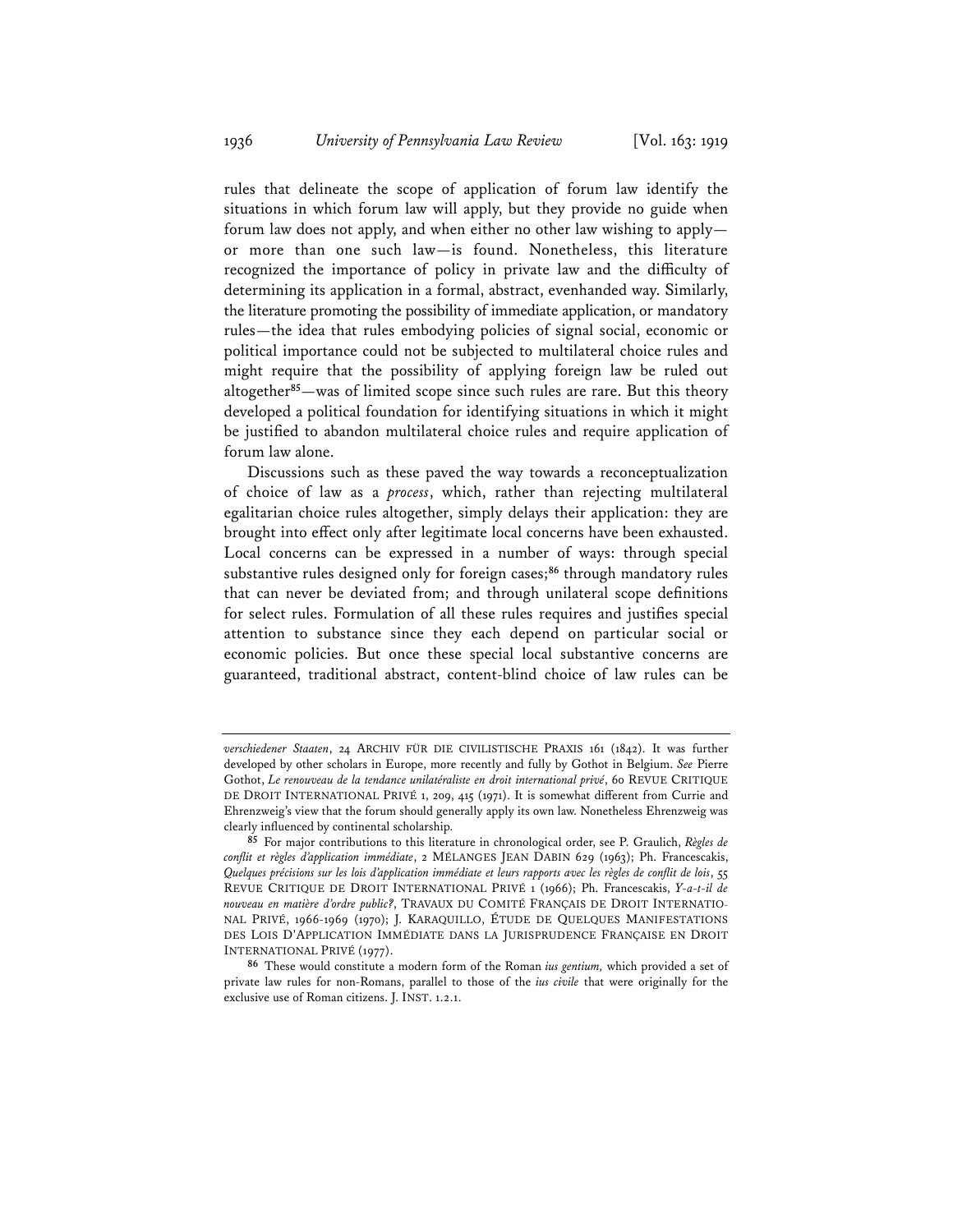employed. This evenhanded multilateral tool is thus postponed to the last stage of the choice of law process.

It is, however, significant that the legitimacy of unilateral policy considerations did not lead to an automatic forum advantage but rather promoted an openness to the specific interests implicit in foreign law. Recognizing the policy implications of private law rules challenges the traditional assumption that choice of law deals only with private law and that private and public law are clearly distinct. This in turn undermines the traditional assumption that public law is territorial in scope and enforced only territorially (in its own home by its own sovereign), and that as a result, it is never possible to apply foreign public laws—for example, rules that a foreign sovereign might regard as mandatory. Scholars began to consider if and when such foreign mandatory rules might be incorporated in a multilateral choice of law scheme. While originally arousing enormous opposition, this issue has recently been addressed in codification and in the EU regulations, which now admit the application of foreign mandatory laws in certain circumscribed circumstances.**<sup>87</sup>**

Thus, just as in the United States, the "nationalization" of choice of law undermined the characteristics of traditional choice rules that stifle the individual social and legal character of each society and prevent substantive consideration of choice problems. But while American scholarship encouraged the courts to reject rules and engage in discretionary case-by-case analysis, focusing on state interests and policies, other systems developed a systematic multi-stage choice process which incorporated a range of tools, each adapted to maximizing a different local or international concern. Some of these tools were developed and proposed in the United States too: Ehrenzweig and Currie can to some extent be identified with unilateralism; Lorenzen was an early proponent of alternative choice rules; Justice Fuld's proposal in *Babcock v. Jackson* was merely to permit an exception to the rule, and in his later judgments he tried to formulate limits to that exception.**<sup>88</sup>** Nonetheless, these were never incorporated into a systematic model for coping with both the private and the public internal and international aspects of choice of law.

There were a number of good reasons for rejecting the new learning outside the United States. Perhaps the most obvious is the incompatibility of unrestrained judicial policy analysis with non-American legal traditions. In civil law systems, judges are not entrusted with the development of doctrine and although they have broad powers of interpretation, they are

**<sup>87</sup>** *See, e.g.*, SWISS CPIL, *supra* note 71, arts. 18–19; Rome I, *supra* note 70, § 9; Rome II, *supra* note 75, art. 16.

**<sup>88</sup>** *See infra* note 97.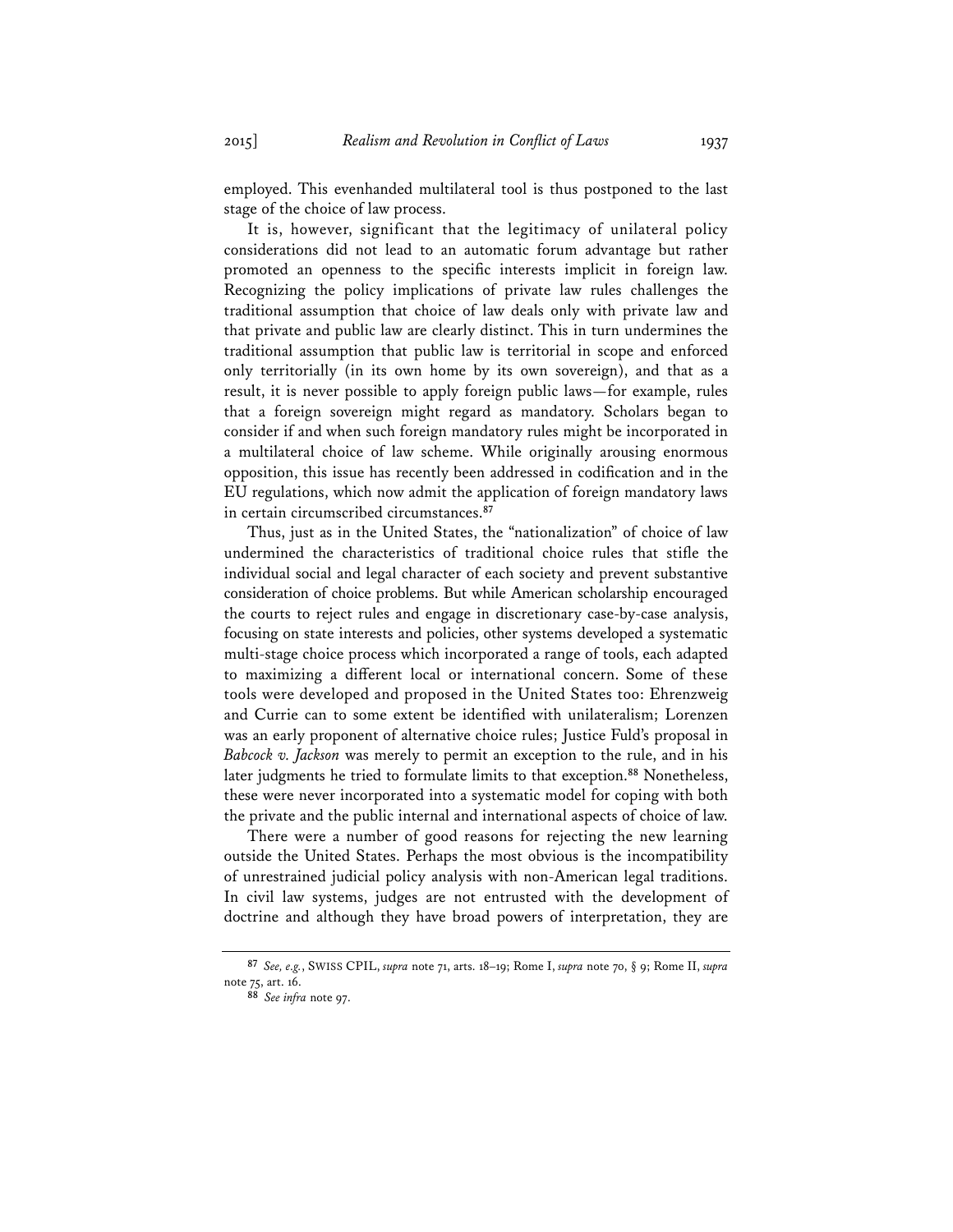confined by the conceptual structure of systems in which rules tend to be codified, or at the very least legislated.**<sup>89</sup>** Despite the influence of *Interessenjurisprudenz*, systematic and analytical thinking are still highly regarded as guarantees of predictability and neutrality, and discretion tends to be far more limited than in the common law. Even in common law countries outside the United States, where judges do have an acknowledged role in developing the law, the traditional supremacy of the legislature and the preference for procedural rather than substantive justice constrain the free exercise of discretionary judicial power.**<sup>90</sup>** So, too, it is often said that the American methodologies may be appropriate for the type of conflict that is most characteristic in the United States—namely, interstate conflicts because, on the one hand, there is a degree of cultural similarity between the states, and on the other, there are political constraints to state power and built-in mechanisms for cooperation. By contrast, these methods are not appropriate for international conflicts, which are the main focus of private international law in the rest of the world.**<sup>91</sup>**

Whatever the reasons for rejecting the American revolution outside the United States, it is perhaps more significant that, even within the United States, the influence of the conflict of laws revolution was never uniform, its extent has always been controversial, and it is apparently now waning.

Few scholars were able successfully to challenge the great iconoclasts, and since the second generation of scholars, discourse has been largely dominated by debate over the new methodologies. Nonetheless, the

**<sup>89</sup>** France is exceptional in the area of conflict of laws, which was developed almost exclusively by the courts. For a discussion of more general judicial creativity and innovation in France, see MITCHEL DE S.-O.-L'E. LASSER, JUDICIAL DELIBERATIONS: A COMPARATIVE ANALYSIS OF JUDICIAL TRANSPARENCY AND LEGITIMACY (2004). Nonetheless, judicial discretion is not a traditionally recognized tool.

**<sup>90</sup>** *See, e.g.*, P. S. ATIYAH AND R. S. SUMMERS, FORM AND SUBSTANCE IN ANGLO-AMERICAN LAW (1987) (demonstrating the English preference for procedural justice).

**<sup>91</sup>** While it may be appropriate for one American state to evaluate the policies of another where there is a large degree of cultural similarity and an overarching constitution to prevent overreaching—the political sensitivity of such judicial behavior is greater in the international arena where cooperation and conventions are the only form of constraint. Nonetheless, if this methodology is appropriate for interstate problems it is curious that it was not adopted, at least for those problems, in other multi-system unions such as Canada, Australia, Germany and Switzerland. Quite apart from considerations of legal tradition, it is noteworthy that in all these countries, unlike the United States, the conflict of laws is part of federal law or of general common law. If this factor affects the appropriateness of discretionary policy analyses, the conflict of laws might have developed differently in the United States had the area been recognized as common or federal law. In this context it is perhaps significant that, in a number of fields, the European Union, where there now are overarching constraints, has chosen to adopt uniform (i.e., common) choice rules in the traditional form (with some degree of flexibility) rather than a more discretionary methodology.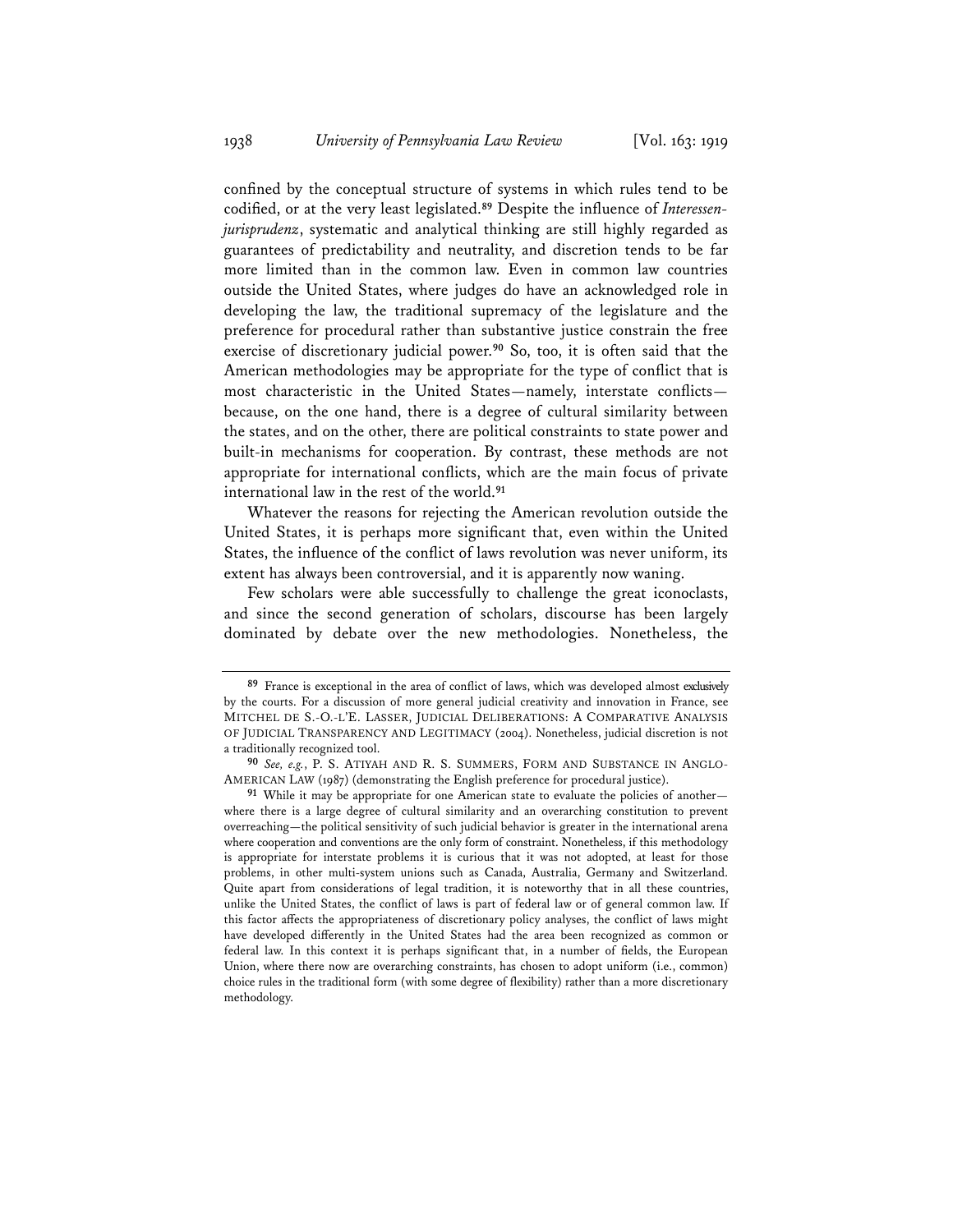voluminous literature on conflict of laws in the second half of the twentieth century was devoted to scathing analysis and criticism of each of the methodologies and the cases that purported to apply them. Even the Second Restatement, with its curious mix of methods, attracted as much criticism as had its predecessor three decades earlier.**<sup>92</sup>**

So, too, in the courts, no one methodology was ever adopted by a majority of states. Indeed it is difficult to classify the leaning even of any individual state.**<sup>93</sup>** This is due partly to the fact that methodologies vary over different areas of law, and partly—perhaps more importantly—to the fact that the use of the various methodologies available is eclectic. Courts do not engage in one rigorous theoretical analysis, but rather employ a mix of terminology and tools, often misusing them and even subverting their original intent. For example, the courts may claim to be using Currie's governmental interest analysis, but then, contrary to his principles, they weigh the interests of competing states.**<sup>94</sup>** The general sense seems to be that courts employ the rhetorical tools provided by academic discussions in order to justify reaching what they perceive to be the best result.**<sup>95</sup>** Ironically, this type of decisionmaking is exactly what realist scholarship criticized about the First Restatement.**<sup>96</sup>**

Furthermore, the new methodologies have only been significantly employed in the fields of contract and tort. In other areas, courts generally follow the orthodoxy of the First Restatement, reproduced in many of the rules of the Second Restatement. Even in contract and tort, some of the newly converted judges attempted quite early on to formulate new rules. In *Tooker v. Lopez*, Justice Fuld—concurring with the majority opinion that, since *Babcock v. Jackson*, the case law had been inconsistent—suggested that the time was ripe to formulate rules that would embody the policy analyses performed in a number of cases.**<sup>97</sup>** In recent years, courts are making ever

**<sup>92</sup>** *See supra* note 57 and accompanying text.

**<sup>93</sup>** *See* SYMEONIDES, *supra* note 54, at 66-69. Symeonides further suggests that methodology is irrelevant to results. *Id.* at 70. Nonetheless, he defends the attempt to classify states according to the methodology they employ. *Id.* 

**<sup>94</sup>** *See* SYMEONIDES, *supra* note 54, at 68.

**<sup>95</sup>** *Id.*

**<sup>96</sup>** It is similarly ironic to note how many of the terms used by Currie to excoriate traditional conceptual thinking—"irrational," "hypnotic," "mystical," "intoxicating," "spurious," "futile," "arbitrary," "a field of sophism, mystery and frustration"—apply to the newer methodologies, including Currie's own. For a fuller list of terms used by Currie to describe traditional conceptual thought, see MORRIS, *supra* note 83, at 516.

**<sup>97</sup>** *See* 249 N.E. 2d 394, 403-04 (1969) (Fuld, J., concurring). Judge Fuld repeated his suggestion as Chief Judge in *Neumeier v. Kuehner*, 286 N.E.2d 454, 456 (1972), after acknowledging the difficulty involved in identifying policies and recognizing that the Ontario policy behind the guest statute was not what had been assumed in *Babcock v. Jackson*.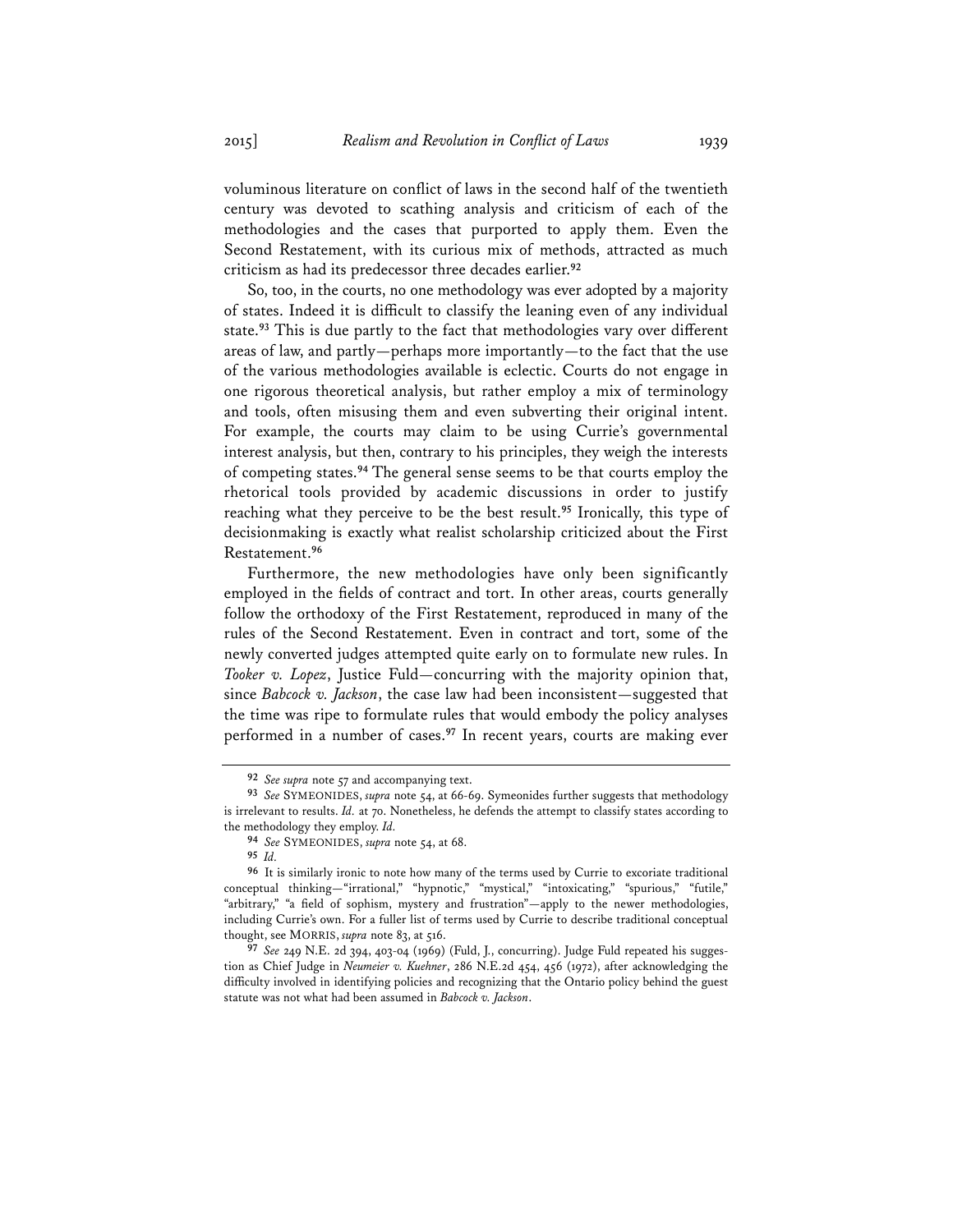more explicit and conscious use of the default rules proposed in the Second Restatement.**<sup>98</sup>** Many courts still exploit the rhetoric of the new methodologies, but many scholars now frankly acknowledge that the revolution has reached a dead end and advocate a return to more traditional methods in conflict of laws, including codification of bounded discretionary rules.**<sup>99</sup>**

The reason for all this appears to be quite simple: the proliferation of academic and judicial theories was unable to provide a systematic response to many of the emerging concerns and, more importantly, it produced confusion and a daunting sense of complexity. In 1988, Erwin Griswold bemoaned the fact that "the coherence of the field of conflict of laws was rapidly being demolished by the effect on the courts of the negative approaches" of scholars such as Cook, Lorenzen and Currie, and he continued:

These writers had shown well enough that the orthodox approach of the nineteenth century was not inevitable, but they had not provided a workable substitute which would guide conflict of laws decisions by some sort of a rational approach. . . . The net result has been, in my view, a kind of chaos in much of the conflict of laws field . . . .**<sup>100</sup>**

In 1996 Justice Scalia described interest analysis as having "laid waste the formerly comprehensible field of conflict of laws."**<sup>101</sup>** One court, rejecting the Second Restatement, referred to a Wisconsin case that described it as a "method of analysis that permit[ted] dissection of the jural bundle constituting a tort and its environment," and continued:

That sounds pretty intellectual, but we still prefer a rule. The lesson of history is that methods of analysis that permit dissection of the jural bundle

**<sup>98</sup>** For a description of this phenomenon, see Patrick J. Borchers, *The Emergence of Quasi Rules in U.S. Conflicts Law*, 12 Y.B. PRIVATE INT'L L. 93, 100 (2010) ("Important state high courts have recently eschewed a purely open-ended approach in favor of one that begins with the applicable quasi rule of the Second Restatement.").

**<sup>99</sup>** *See, e.g.*, SYMEONIDES, supra note 54, at 423ff.; Ralf Michaels, *After the Revolution— Decline and Return of U.S. Conflict of Laws*, 11 Y.B. PRIVATE INT'L L. 11, 29-30 (2009). It is interesting that the sense of disillusionment recorded in much of the modern scholarship has reawakened interest in the more evolutionary approach of other systems of conflicts and produced a willingness to consider other options, as evidenced in both Michaels's and Symeonides's work. Early American conflicts scholars routinely included comparative analyses. *See, e.g.*, LORENZEN, *supra* note 5; Griswold, *Renvoi Revisited*, *supra* note 3. Since the middle of the twentieth century, however, scholars in the United States have largely ignored foreign conflicts thinking. Perhaps it is not coincidental that both Symeonides and Michaels received their initial legal training in civil law countries.

**<sup>100</sup>** Griswold, *David F. Cavers*, *supra* note 3, at iv; *see also* Richman & Riley, *supra* note 66, at 1203-06 (listing reasons given by courts for preferring the First Restatement).

**<sup>101</sup>** BMW of North America, Inc. v. Gore, 517 U.S. 559, 602 (1996) (Scalia, J., dissenting).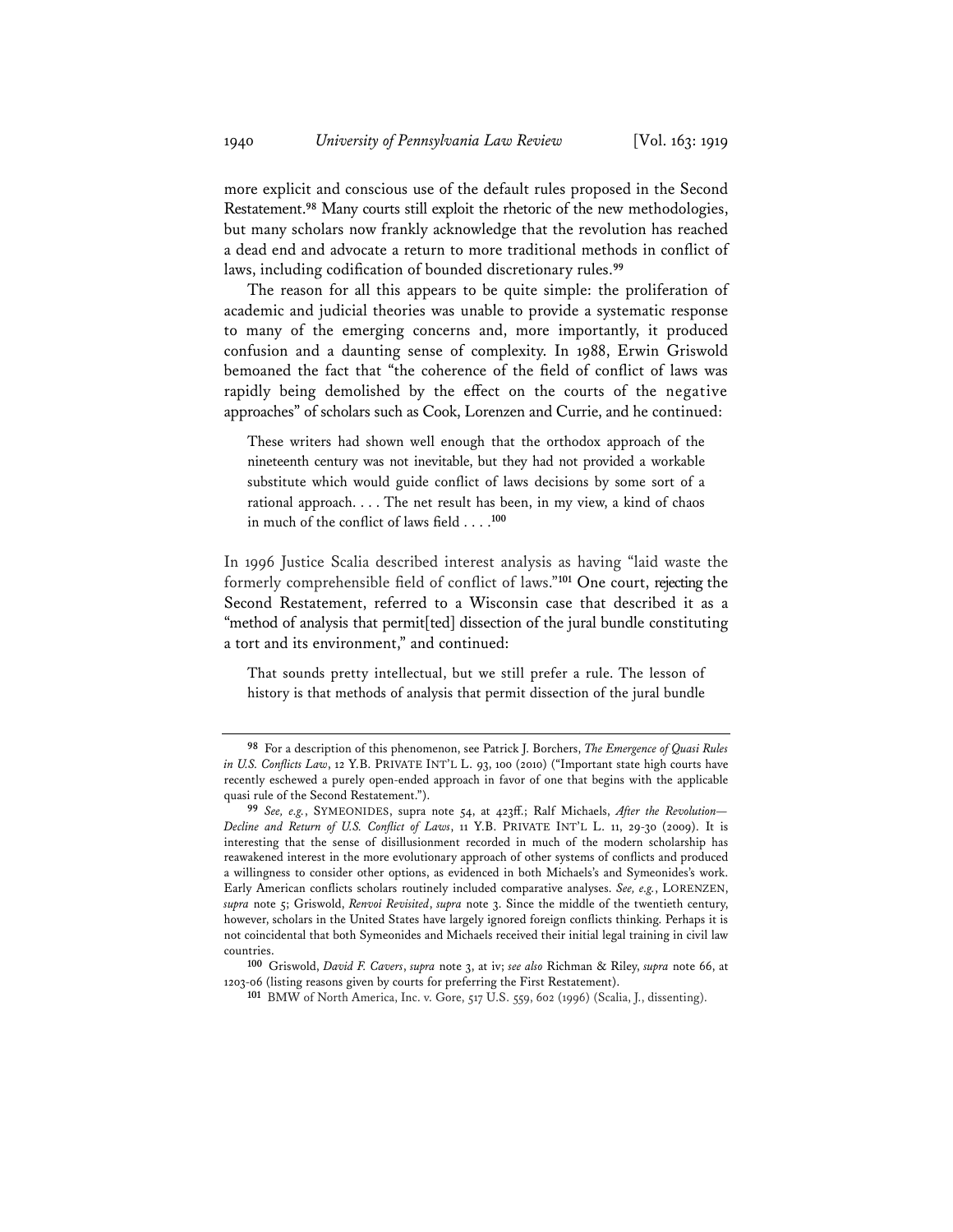constituting a tort and its environment produce protracted litigation and voluminous, inscrutable appellate opinions, while rules get cases settled quickly and cheaply. . . . [W]e generally eschew the more strained escape devices employed to avoid the sometimes harsh effects of the traditional rule. Nevertheless, we remain convinced that the traditional rule, for all of its faults, remains superior to any of its modem competitors. Moreover, if we are going to manipulate conflicts doctrine in order to achieve substantive results, we might as well manipulate something we understand. . . . We therefore reaffirm our adherence to the doctrine of *lex loci delicti* today.**<sup>102</sup>**

Legal Realism had revealed some elementary truths: it is not always good to be content-blind; it is not always good to be rigid; it is not always good to be multilateral and egalitarian. But the "high legal purpose" of realist thinking produced "low legal analysis" in conflicts law.**<sup>103</sup>** The total rejection of conceptual thinking destroyed the field it was supposed to save**<sup>104</sup>** and frustrated the basic expectation of lawyers, judges, and the general public that law provide a minimal degree of certainty and predictability.**<sup>105</sup>** The retreat from discretion towards more structured tools reflects the shortcomings of second-generation conflicts scholarship.

In the light of the proposition at the basis of this Symposium—that Legal Realism had far less an impact on practice than might have been expected given the education of most legal practitioners—it is curious that conflicts scholars had as much influence as they appear to have had in the United States. The judges who introduced these analyses were educated during the heady time when Legal Realism was emerging. They were students of the *fons et origo* of the trenchant scholarship that dramatically exposed the doublespeak of conceptual thinking. But if a realist education

**<sup>102</sup>** Paul v. Nat'l Life, 352 S.E.2d 550, 554-56 (W. Va. 1986)

**<sup>103</sup>** BRUCE A. ACKERMAN, RECONSTRUCTING AMERICAN LAW 22 (1983) (discussing Realism in general).

**<sup>104</sup>** *See* Lawrence Lessig, *The Zones of Cyberspace*, 48 STAN. L. REV. 1403, 1407 (1996). The past half-century has also witnessed a striking decline in interest in the conflict of laws in the United States. I am told that conflict of laws courses are taken by far fewer students today. There are far fewer articles on conflicts, they rarely appear in major journals, and they are far less innovative than those published in the first three quarters of the twentieth century. So, too, the tone of much of today's literature is less strident, less urgent, and less impassioned. Recent literature confirms that the vigor and thrill have gone out of the field and that revolutionary zeal has declined.

**<sup>105</sup>** *See* Shyamkrishna Balganesh & Gideon Parchomovsky, *Structure and Value in the Common Law*, 163 U. PA. L. REV. 1241, (2015) (discussing the fundamental necessity of concepts in law and their inherent adaptability to change). Balganesh and Parchomovsky focus on the role of concepts in the development of the common law, but of course the centrality of concepts has always been recognized as the genius of the civil law too.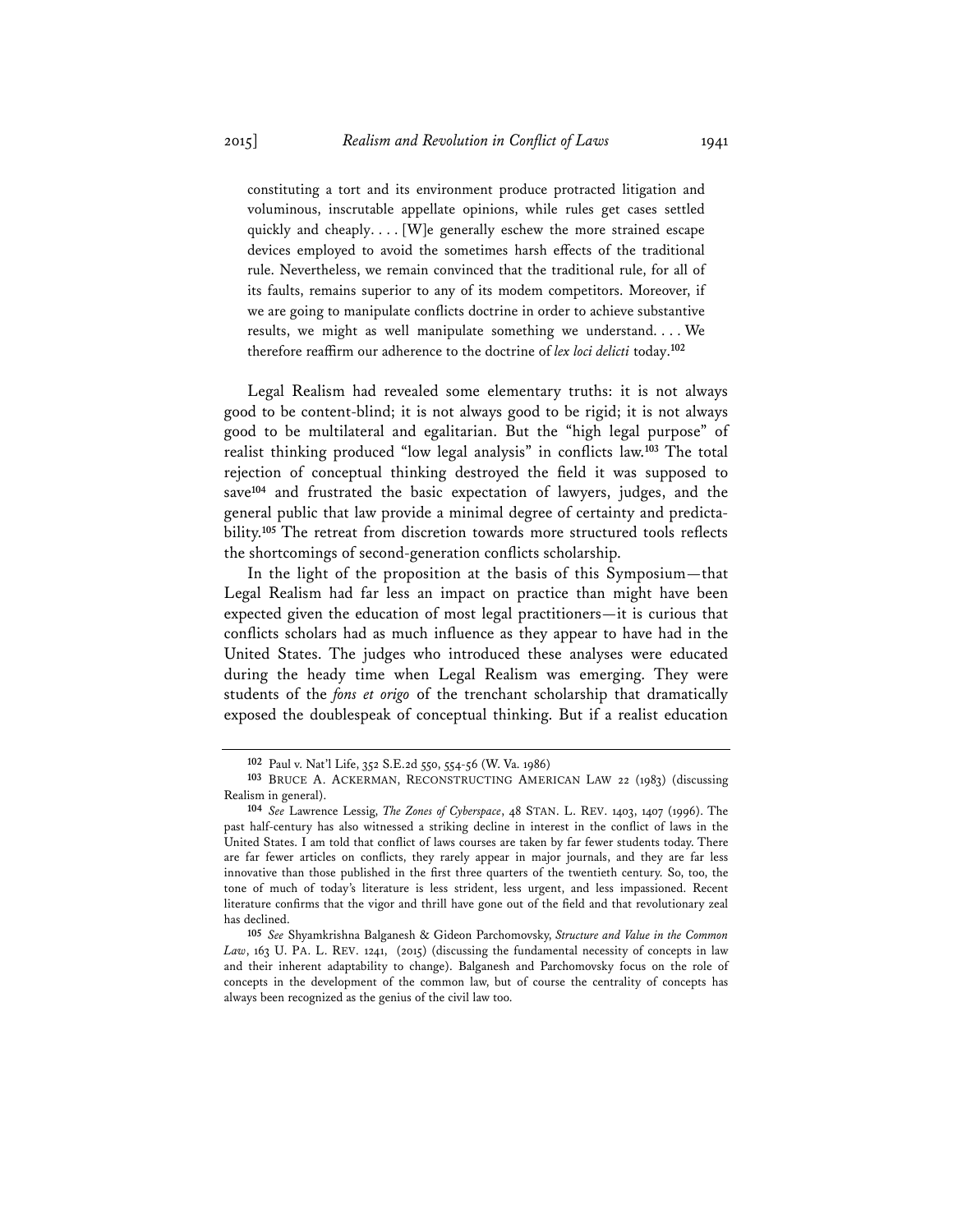did not have this effect in other areas, why did it in conflict of laws, and why was its impact limited to the fields of contract and tort? These two issues may be related to the special nature and status of conflict of laws, as well as to the tone and focus of Legal Realism.

Until the First Restatement, the area of conflict of laws had barely been taught in American law schools and the subject was not extensively discussed in the literature. Few judges would have had sufficient knowledge and imagination to be able to challenge an overwhelming wave of sophisticated iconoclastic writing and teaching. In addition, the enthusiasm and originality of the new scholarship must have been infectious, encouraging judges to become part of what looked like a march towards enlightenment. Furthermore, the prominence of the first-generation scholars and their writing, as well as the tone of their debates, may well have created a climate in which it was no longer conceivable or respectable to resort to abstract conceptual rules. "Doctrinalism" was regarded not simply as foolishness, but rather as sacrilege, and the high priests of Realism and their writings served as powerful intimidation against anyone who contemplated heresy.**<sup>106</sup>**

Perhaps more importantly, conflict of laws is an area of law uniquely conducive to demonstrating the major premises of Realism. First, choice of law is the area that, more than any other, reveals the relativity of rights. A right granted by one state will not necessarily be recognized and enforced in another. It is thus meaningless to say that X has a right. The most that can be said is that X has a right under the law of State A, or that X has a right (under the law of State A) that will be recognized and enforced by State B. In this light, the conflict of laws demonstrates one of the central tenets of Realism—that there is no such thing as a "right."**<sup>107</sup>** Second, as a set of

**<sup>106</sup>** The tone of twentieth-century conflicts scholarship was clearly part and parcel of Legal Realism. Gilmore provides a telling description of the way traditional legal thinking was treated when he was at law school: it was "held up to scorn," "pilloried as nonsensical," and its theorists were "caricatured as simpleminded reactionaries." GRANT GILMORE, THE AGES OF AMERICAN LAW 87 (1977). Ackerman describes how any attempt to map the common law became the object of "realist ridicule" and was seen as "a symptom of personal immaturity," a kind of intellectual cowardice. ACKERMAN, *supra* note 103, at 12. Herma Hill Kay provides an equally telling image in the specific realm of conflicts when she quotes Chief Justice Traynor referring to traditional thinking as the "Dark Age," and the realist critique as an "*avant garde* . . . against the idol with clay feet and a wooden head." Kay, *supra* note 11, at 785. This kind of intellectual intimidation is, of course, not unique to Realism and accompanies many academic trends, but it has some explanatory value.

**<sup>107</sup>** *See* Oliver Wendell Holmes, *Natural Law,* 32 HARV. L. REV. 40, 42 (1918) ("[A] right is only the hypostasis of a prophesy . . . that the public force will be brought to bear . . . ."). It is surely not coincidental that some of the foremost realists were conflicts scholars. Nor should it be surprising to discover that Hohfeld developed his fundamental legal conceptions while teaching conflict of laws. *See* LLEWELLYN, *supra* note 4, at 492 ("And it was amid the conflict of the laws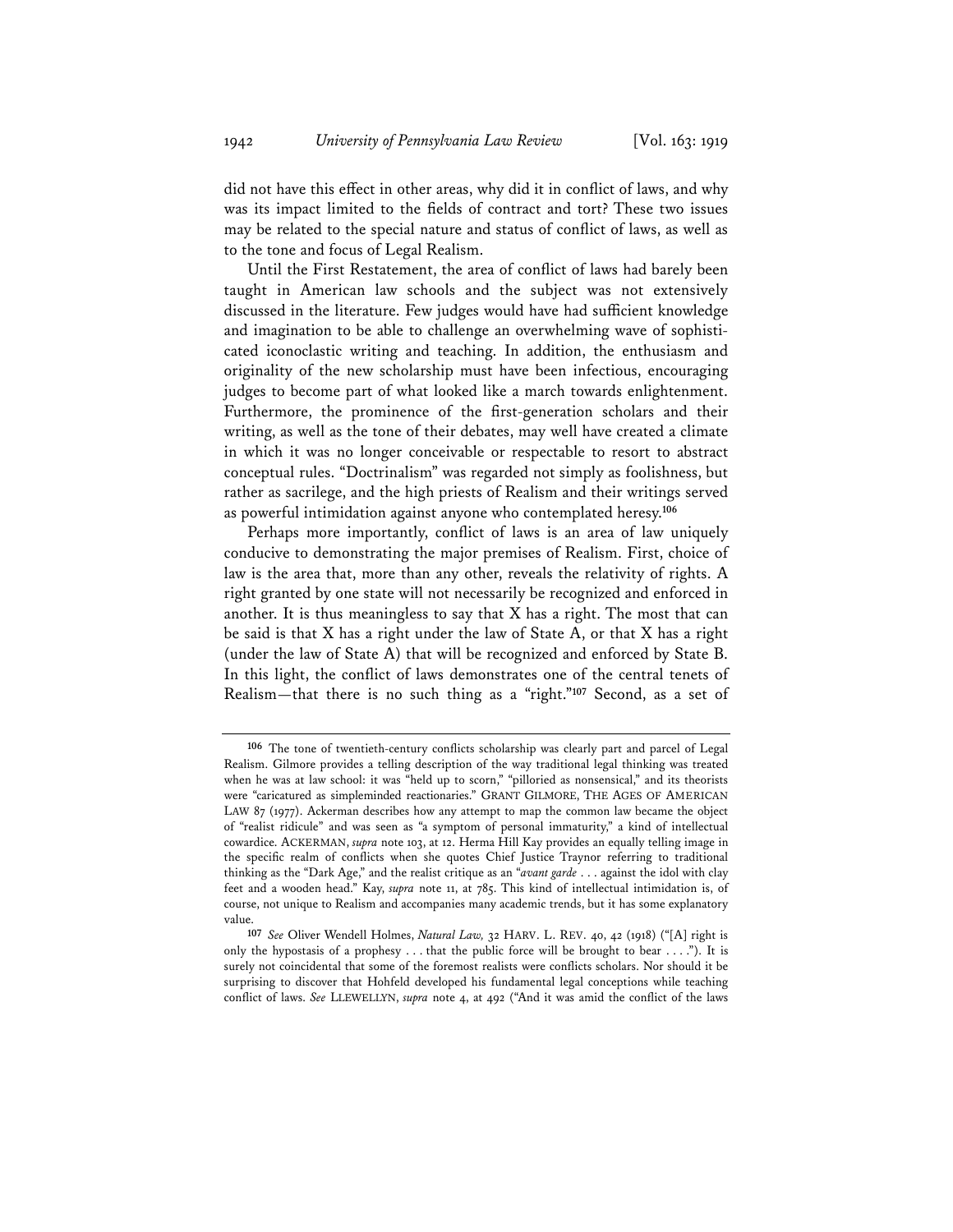formal rules about rules and when they apply—rather than rules about human conduct—choice of law rules are a perfect representative of the classical legal thought that Realism sought to destroy. Their use of abstract legal concepts embodied the idea of the autonomy of law, the idea that private and public law are clearly distinct, the idea that private law is valueneutral and free of political considerations, the Langdellian idea that law is a unified set of legal principles reflecting doctrinal order, and the integrationalist idea expressed in *Swift v. Tyson***<sup>108</sup>** that there is a common set of rules binding all states. As such, choice of law served as a perfect model for demonstrating that categories are easily manipulable, that the distinction between private and public is empty, that judges have myriad paths for subterfuge, that the vastly differing fact situations cannot be reduced to black-letter rules and must each be treated independently, and that there is no common set of rules—each state develops and applies its own law. Few other fields were as well suited to the realist project.**<sup>109</sup>**

It was, however, the second generation of scholarship that best explains the dramatic impact of Realism on judicial thinking in the area of conflict of laws. The new academic methodologies may have been difficult to apply, but they offered more than the simple insight that judges are not guided solely by rules, and more than a general prescription to be explicit about the facts and the policies affecting judicial decisions. They seemed to offer concrete ways in which judges could present their decisions as rational, objective and based on relevant considerations.**<sup>110</sup>** Justice Traynor, a central figure in conflicts thinking, widely regarded as one of the two most influential common law judges of the twentieth century,**<sup>111</sup>** explained the appeal of the academic:

that he worked out in their completeness the massive outlines of his jurisprudence. It was in that crucible of conflict that his fundamental concepts took their final shape."). For a similar view, see Walter Wheeler Cook, *Hohfeld's Contributions to the Science of Law*, 28 YALE L.J. 721, 738 (1919) ("Undoubtedly, [Hohfeld's] studies in the conflict of laws led him to see more clearly than ever the necessity for a careful analysis of fundamental conceptions . . . .").

**<sup>108</sup>** *See* 41 U.S. 1, 16 (1842).

**<sup>109</sup>** The conflict of laws was so perfect an example of what Legal Realism sought to discredit that Jerome Frank mockingly referred to the fundamentalist conceptualism of the legal profession as a whole as "Bealism." *See* MORTON J. HORWITZ, THE TRANSFORMATION OF AMERICAN LAW 1870–1960, at 177 (1992) (quoting JEROME FRANK, LAW AND THE MODERN MIND 397  $(1930)$ 

**<sup>110</sup>** *See* SYMEONIDES, *supra* note 54, at 91-92 (suggesting a number of reasons for the success

<sup>111</sup> See LAWRENCE M. FRIEDMAN, A HISTORY OF AMERICAN LAW 591 (1973) (citing Cardozo and Traynor as the two central common law judges of the twentieth century who transformed American private law, each of whom was influenced by Realism in different ways); *see*